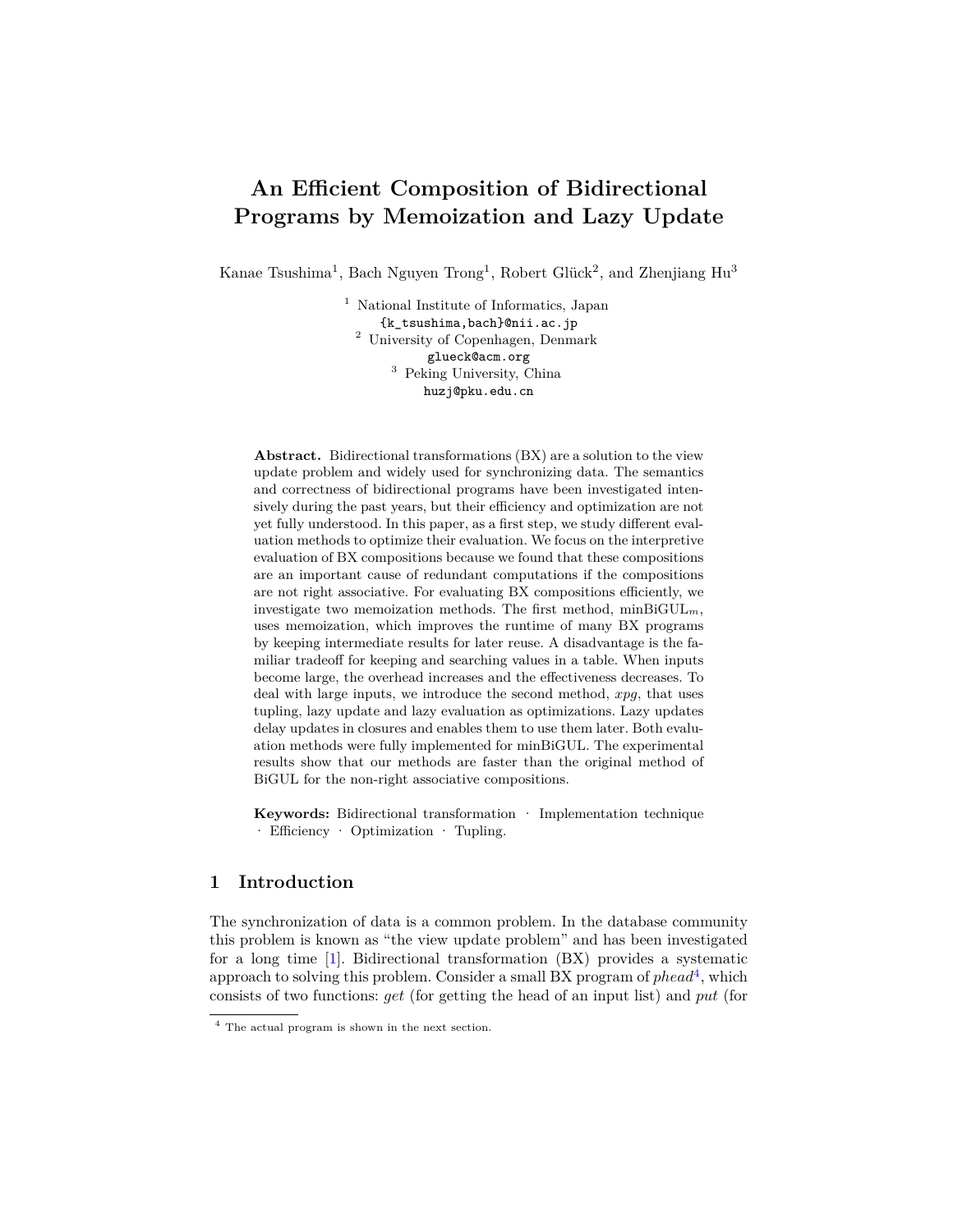

<span id="page-1-1"></span><span id="page-1-0"></span>**Fig. 1.** Evaluating *phead* **Fig. 2.** Evaluating *phead* ˜*◦ phead* ˜*◦ phead*

reflecting the output to the head of the input). Figure [1](#page-1-0) shows an example of the bidirectional behavior of *phead*. Let [1*,* 2] be the original source *s*. The function *get* is a projection: *get* of *phead* picks the first element of the given original source  $[1, 2]$  and returns 1 as a view *v*. Supposing that the view is updated to 100, *put* of *phead* will construct a new source *s ′* of [100*,* 2] from the updated view  $v'$  of 100 and the original source  $s$  of  $[1, 2]$ .

The composition of BX programs is a fundamental construct to build more complex BX programs [[2,](#page-17-1) [3](#page-17-2)]. Let  $bx_1$  (defined by  $get_{bx_1}$  and  $put_{bx_1}$ ) and  $bx_2$  (defined by  $get_{bx_2}$  and  $put_{bx_2}$ ) be two bidirectional programs, then their composition  $bx_1 \,\tilde{\circ}\, bx_2$  is defined by

$$
get_{bx_1\delta bx_2} s = get_{bx_2}(get_{bx_1} s)
$$
 (1)

$$
put_{bx_1\delta bx_2} s v' = put_{bx_1} s (put_{bx_2} (get_{bx_1} s) v') \tag{2}
$$

Unlike function composition, the composition of bidirectional programs is read left-to-right. We use this order because it is helpful to understand the behavior if we consider data flows from left to right. One feature of this composition is that  $put_{bx_1\delta bx_2}$  needs to call  $get_{bx_1}$  to compute the intermediate result for *putbx*<sup>2</sup> to use, which would introduce an efficiency problem if we compute *put* for composition of many bidirectional programs. Generally, for a composition of  $O(n)$  bidirectional programs, we need to call *get* for  $O(n^2)$  times. To be concrete, consider the evaluation of the following composition (which will be used as our running example in this paper):

$$
lp3 = (phead \,\tilde{\circ}\, phead) \,\tilde{\circ}\, phead
$$

which is illustrated by Figure [2](#page-1-1) with the original source *s* being [[[1*,* 2]*,* [3]]*,* [[4]]] and the updated view 100. To obtain the final updated source *s ′* , *put* for *lp*3 needs to evaluate *put* of *phead* three times. The first is from  $i_2$  and  $v'$  to obtain  $i'_2$ , which needs to call *get* twice to compute  $i_2$ ; the second is from  $i_1$  and  $i'_2$  to obtain  $i'_1$ , which needs to call *get* once, and the last is from *s* and  $i'_1$  to obtain  $s'$ , which is just a direct *put* computation.

One direct solution to avoid this repeated *get* computation is to compute compositions in a right associative manner. For instance, if we transform *lp*3 to *rp*3:

$$
rp3 = phead \tilde{\circ} (phead \tilde{\circ} phead)
$$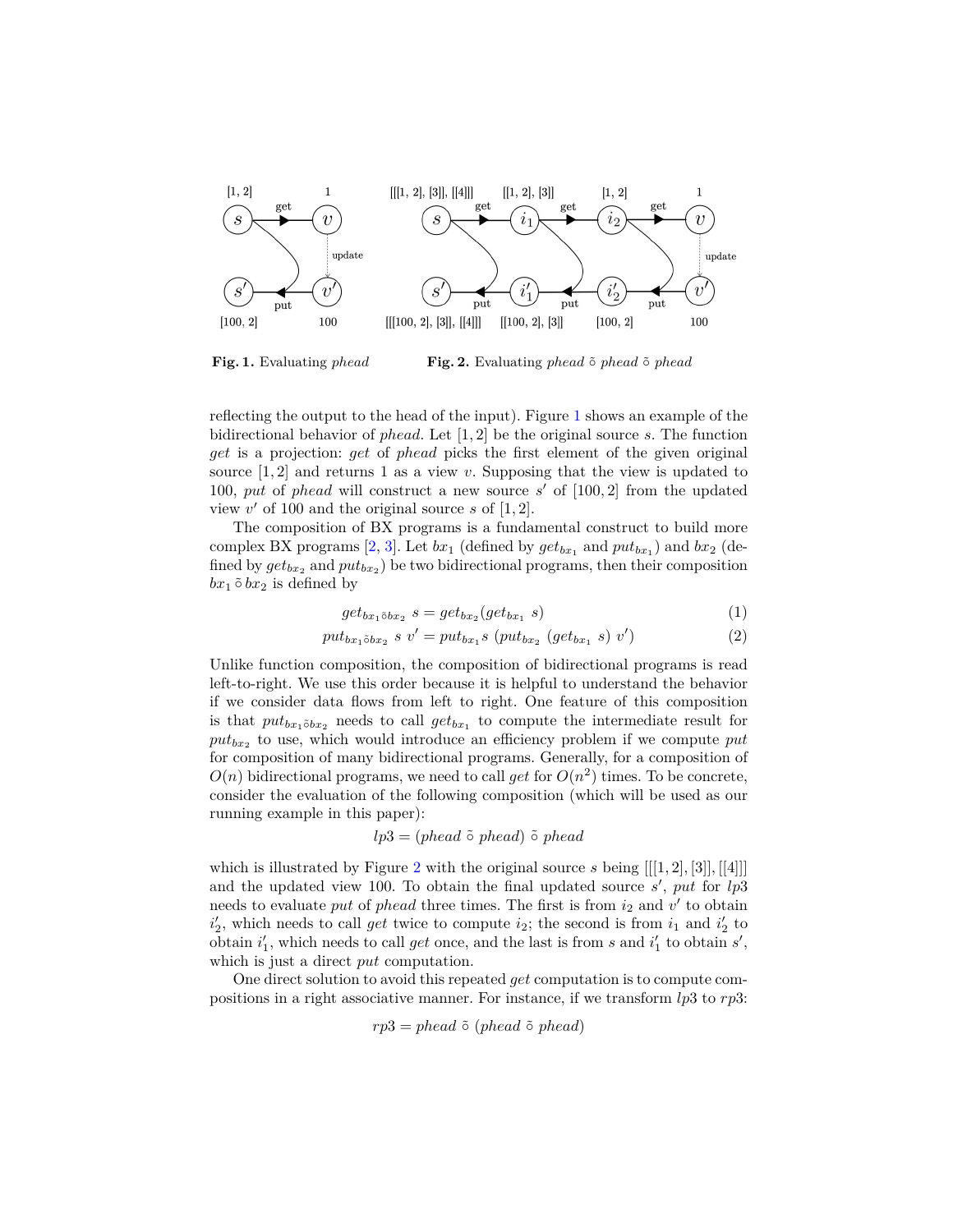

<span id="page-2-0"></span>**Fig. 3.** Evaluating *phead* ˜*◦ phead* ˜*◦ phead* by keeping complements

then the *put* for *rp*3 only needs to compute *get* of *phead* twice, one time less than that for *lp*3. However, this transformation is not always easy to do. For instance, let us consider *breverse*, a bidirectional version of the traditional 'reverse' program for reversing a list. It is defined using *bfoldr*, a bidirectional version of the traditional *foldr*, whose definition is shown in the last part of Section [2.](#page-3-0) Informally, *bfoldr* is a recursive bidirectional program defined in a way like

$$
bfoldr bx \cdots = \cdots (bfoldr \cdots) \tilde{\circ} bx \cdots
$$

where the composition is inherently left associative, and the number of composition is dynamically determined by the length of the source list. This makes it hard to do the above transformation statically. The same efficiency problem occurs in all BX languages.

In this paper, we make the first attempt for seriously considering the efficiency of evaluating BX compositions, and solve the problem by introducing two methods based on memoization to gain fast evaluation for (left associative) BX compositions. The first method uses straightforward memoization: "keeping *intermediate states in a table* and using them when needed". This avoids repeated *get* computations and improves the runtime in many cases. However, this simple memoization needs to keep and search values in a table, which may introduce big cost for large inputs. We explain this method in Section [3.](#page-6-0)

To treat large inputs, we propose the second method based on memoization: "keeping *complements in a closure* and using them when needed". Here, complements are information from sources that makes *get* injective, which is in turn needed to evaluate put. In the middle put and get of Figure [2,](#page-1-1) we use  $i_1$ ,  $[[1,2],[3]]$  and  $i'_{2}$ ,  $[100,2]$  to obtain the updated source  $[[100,2],[3]]$ . However, [1*,* 2] is simply replaced by [100*,* 2] and not used to construct the result of *put*. In this case we can use [..., [3]] as a complement. The key idea of the second approach is straightforward: Complements are smaller than intermediate states. For obtaining complements, we tuple *put* and *get*, and produce a new function *pg*. Because *put* produces new complements for *get*, we can shrink the size. Let us reconsider our example *phead* ˜*◦ phead* ˜*◦ phead* in Figure [3,](#page-2-0) where *c*<sup>1</sup> and *c*<sup>2</sup> are complements and  $d_1$  and  $d_2$  are valid views for  $s$  and  $i_1$ . Here, two points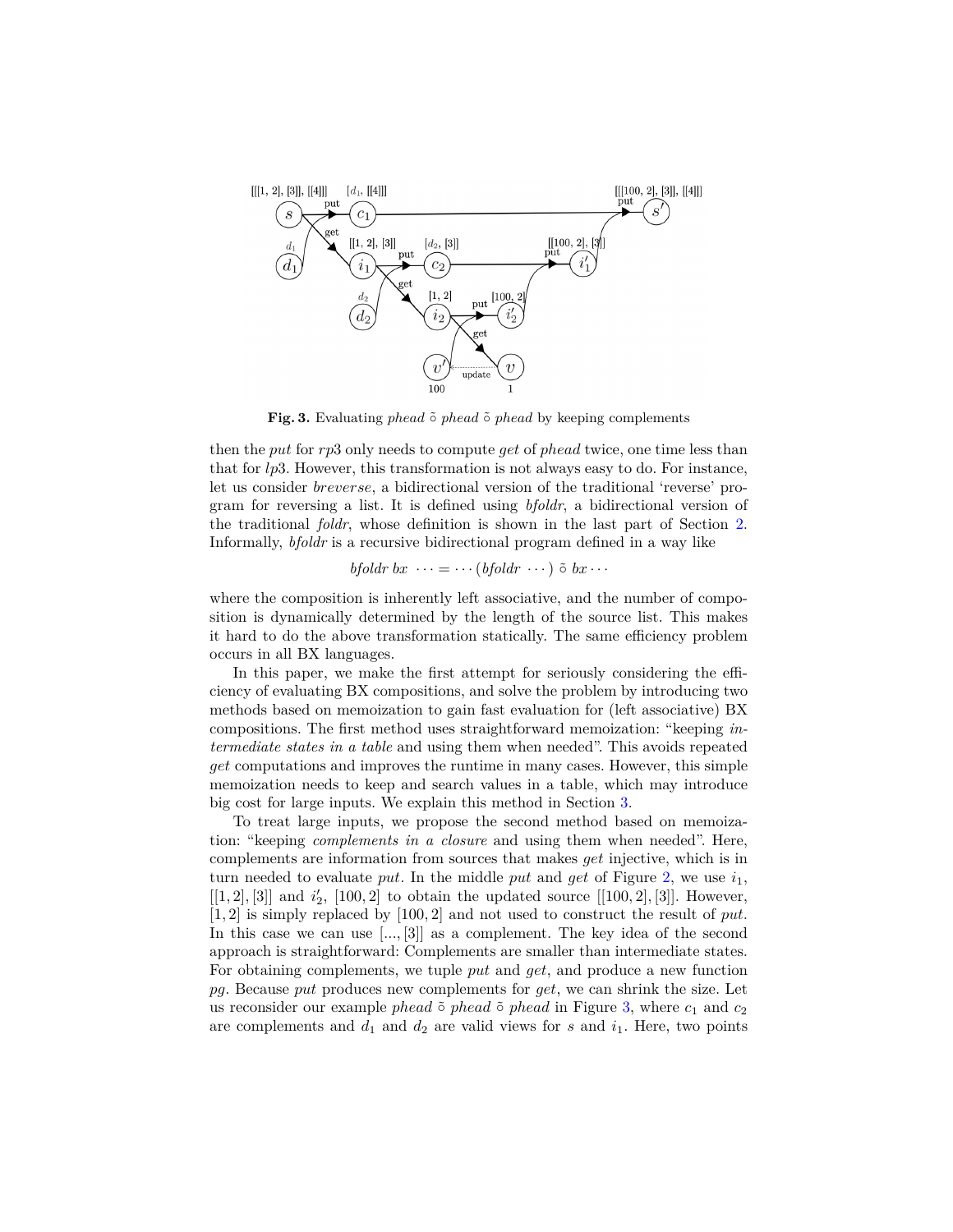are worth noting. First, after evaluating the leftmost *pg*, the original source *s* need not be kept because its complete contents are in  $c_1$  and  $i_1$ . Second, the complements are smaller than the intermediate states in Figure [2.](#page-1-1) Actually, this simple *pq* alone is not yet effective for left associative compositions because it requires two more *put*s, which can be seen on the right side of Figure [3.](#page-2-0) To achieve an efficient evaluation, we combine two techniques, lazy update and lazy evaluation. We explain this second method and all optimizations in Section [4.](#page-7-0)

Both methods have been fully implemented for *minBiGUL*, a core bidirectional language, which is a subset of the full bidirectional language *BiGUL*. The experimental results show that our methods are much faster than the original evaluation strategy. We give detailed experimental results in Section [5](#page-13-0), discuss related work in Section [6,](#page-16-0) and conclude in Section [7.](#page-16-1)

Although we will introduce the basics of bidirectional transformation in the next session, it is not complete due to space limitations. Please refer BiGUL papers [\[7](#page-18-0), [14](#page-18-1)] for the details if needed.

# <span id="page-3-0"></span>**2 Bidirectional Programming Language: minBiGUL**

The target language in this paper, minBiGUL, is a very-well behaved subset of BiGUL, which is a simple, yet powerful putback-based bidirectional language.

BiGUL supports two transformations: a forward transformation *get* producing a view from a source and a backward transformation *put* taking a source and a modified view to produce an updated source. Intuitively, if we have a BiGUL program *bx*, these two transformations are the following functions:

 $get[[bx] : s \rightarrow v, \quad put[[bx] : s * v \rightarrow s]$ 

BiGUL is well-behaved [\[4](#page-17-3)] since two functions  $put$  [[*bx*]] and  $get$  [[*bx*]] satisfy the round-trip laws as follows:

| put $[\![bx]\!]$ s $(\text{get } [\![bx]\!])$ s $)= s$ | [GETPUT] |
|--------------------------------------------------------|----------|
| $get [[bx] (put [[bx] s v) = v$                        | [PUTGET] |

The GETPUT law means that if there is no change to the view, there should be no change to the source. The PUTGET law means that we can recover the modified view by applying the forward transformation to the updated source.

minBiGUL inherits from BiGUL both transformations, *put* and *get*, which satisfy the two laws above. Because we restrict the 'adaptive case' of BiGUL in minBiGUL, *put* and *get* satisfy one more law, namely the PutPut law [\[5](#page-17-4)]:

$$
put [[bx] (put [[bx] s v') v = put [[bx] s v \t [PUTPUT]
$$

The PutPut law means that a source update should overwrite the effect of previous source updates. Because minBiGUL satisfies all three laws, GetPut, PUTGET and PUTPUT, it is very well-behaved [\[5](#page-17-4)].

#### **2.1 Syntax**

The syntax of minBiGUL is briefly written as follows: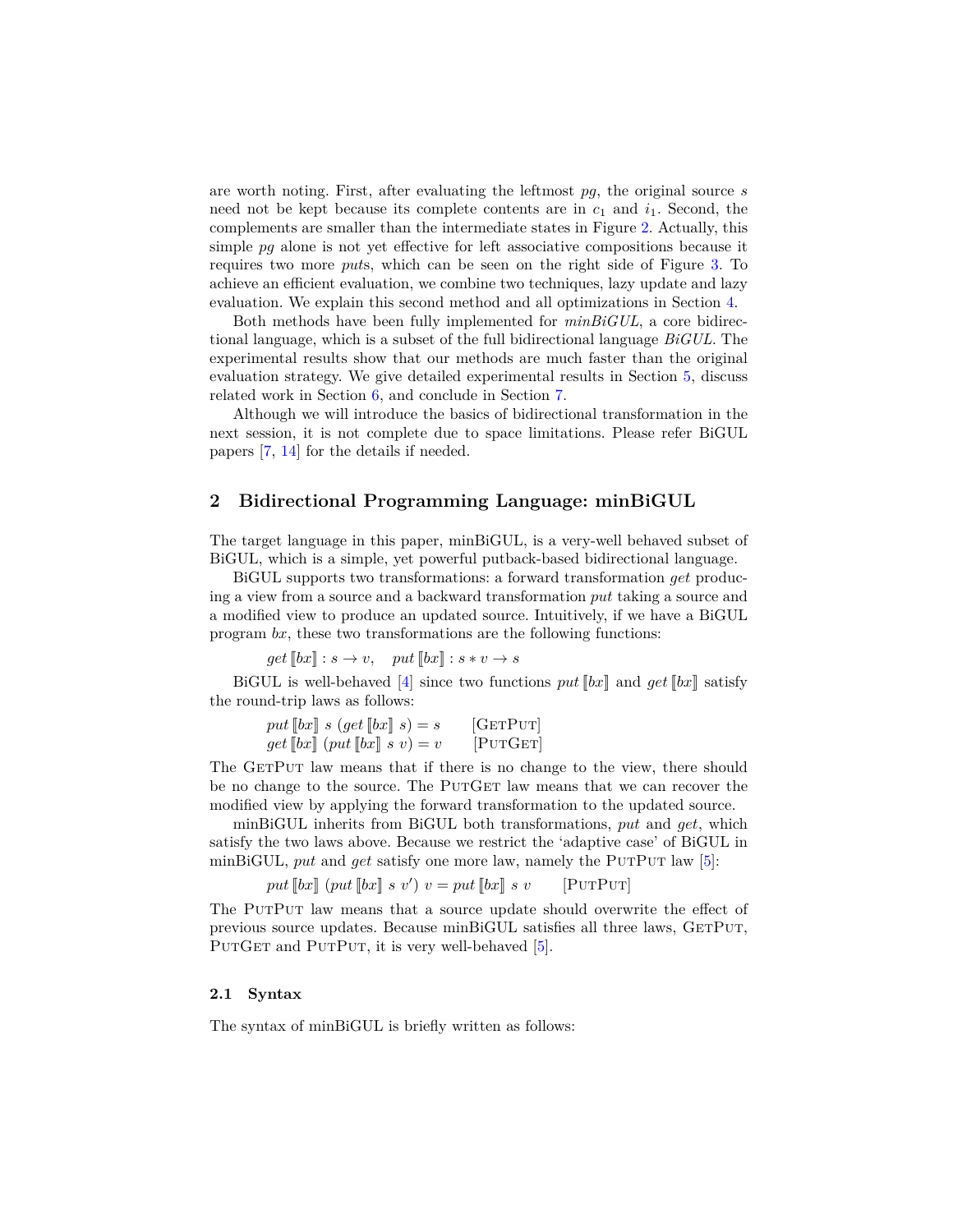$bx ::=$  *Skip h* | *Replace* | *Prod bx*<sub>1</sub> *bx*<sub>2</sub> | *RearrS*  $f_1$   $f_2$  *bx* | *RearrV*  $g_1$   $g_2$  *bx | Case condsv cond<sup>s</sup> bx*<sup>1</sup> *bx*<sup>2</sup> *| Compose bx*<sup>1</sup> *bx*<sup>2</sup>

A minBiGUL program is either a skip of a function, a replacement, a product of two programs, a source/view rearrangement, a case combinator (without adaptive cases), or a composition of two programs. We use numbers, pairs and lists to construct the program inputs including the source and/or the view.

For source/view rearrangement, BiGUL uses a lambda expression to express how to deconstruct as well as reconstruct data. It is a kind of bijection. However, to be able to implement it in OCaml, the environment used for developing minBiGUL and solutions in the paper, we need to require two functions which one is the inverse of the other. In the above syntax,  $f_2 = f_1^{-1}$  and  $g_2 = g_1^{-1}$ .

To help make demonstration more direct, we provide the following alternatives representation: *Prod bx*<sub>1</sub>  $bx_2 \equiv bx_1 \times bx_2$ , *Compose bx*<sub>1</sub>  $bx_2 \equiv bx_1 \circ bx_2$ . The compose symbol  $\tilde{\circ}$  used in the previous section will be replaced with the more common one, *◦*. In general, *◦* has a higher priority than *×*. Their associativity precedence can be either left or right or mixture, but are not set by default. We need to explicitly write programs that use these operators.

#### **2.2 Semantics**

The semantics of *put* and *get* is shown in Definitions [1](#page-4-0) and [2](#page-4-1), respectively. Instead of using the name *v ′* for the updated view in the *put* direction, like Figures [1,](#page-1-0) [2](#page-1-1) and [3](#page-2-0), we simply use *v* below. The later definitions also follow this convention.

<span id="page-4-1"></span><span id="page-4-0"></span>

| <b>Definition 1.</b> put $\llbracket bx \rrbracket$ s v                             | <b>Definition 2.</b> get $\llbracket bx \rrbracket$ s                                    |
|-------------------------------------------------------------------------------------|------------------------------------------------------------------------------------------|
| put $\llbracket \text{Skip } h \rrbracket$ s v =                                    | $get$ $[Skip h]$ $s =$                                                                   |
| if $h s = v$ then s else undefined                                                  | h s                                                                                      |
| put [Replace] $s v = v$                                                             | $get$ [Replace] $s = s$                                                                  |
| put $[\![bx_1 \times bx_2]\!]$ $(s_1, s_2)$ $(v_1, v_2) =$                          | $get \llbracket bx_1 \times bx_2 \rrbracket (s_1, s_2) =$                                |
| $(put \llbracket bx_1 \rrbracket s_1 v_1, put \llbracket bx_2 \rrbracket s_2 v_2)$  | $(get \llbracket bx_1 \rrbracket \ s_1, get \llbracket bx_2 \rrbracket \ s_2)$           |
| put RearrS $f_1$ $f_2$ $bx$ $\smash{g}$ $s$ $v =$                                   | $get$ [RearrS $f_1$ $f_2$ $bx$ ] $s =$                                                   |
| $f_2$ (put $[\![bx]\!]$ ( $f_1$ s) v)                                               | $get[[bx]](f_1 s)$                                                                       |
| put RearrV $g_1$ $g_2$ $bx$ $\smash{g}$ $s$ $v =$                                   | $get$ [RearrV $g_1$ $g_2$ $bx$ ] $s =$                                                   |
| put $  bx   s(q_1 v)$                                                               | $g_2$ (get $\llbracket bx \rrbracket$ s)                                                 |
| put $\llbracket Case \; cond_{sv} \; cond_s \; bx_1 \; bx_2 \rrbracket \; s \; v =$ | $get$ [Case cond <sub>sv</sub> cond <sub>s</sub> bx <sub>1</sub> bx <sub>2</sub> ] $s =$ |
| if $cond_{sv} s v$                                                                  | if $cond_s$ s                                                                            |
| then $s' \Leftarrow put \Vert bx_1 \Vert s v$                                       | then $v' \Leftarrow get \Vert bx_1 \Vert s$                                              |
| else $s' \Leftarrow put[[bx_2]] s v$                                                | else $v' \Leftarrow get \llbracket bx_2 \rrbracket s$                                    |
| fi cond <sub>s</sub> s'; return s'                                                  | fi cond <sub>sv</sub> s v'; return v'                                                    |
| put $[\![bx_1 \circ bx_2]\!]$ s $v =$                                               | $get \llbracket bx_1 \circ bx_2 \rrbracket$ s =                                          |
| put $[\![bx_1]\!]$ s (put $[\![bx_2]\!]$ (get $[\![bx_1]\!]$ s) v)                  | $get \llbracket bx_2 \rrbracket (get \llbracket bx_1 \rrbracket s)$                      |

The two definitions use if-then-else-fi statements to define the semantics of *put*  $[Case]$  and *get*  $[Case]$ , where  $\Leftarrow$  denotes an assignment. This statement is useful to describe many functions related to *Case* in this paper. Statement (if *E*<sup>1</sup>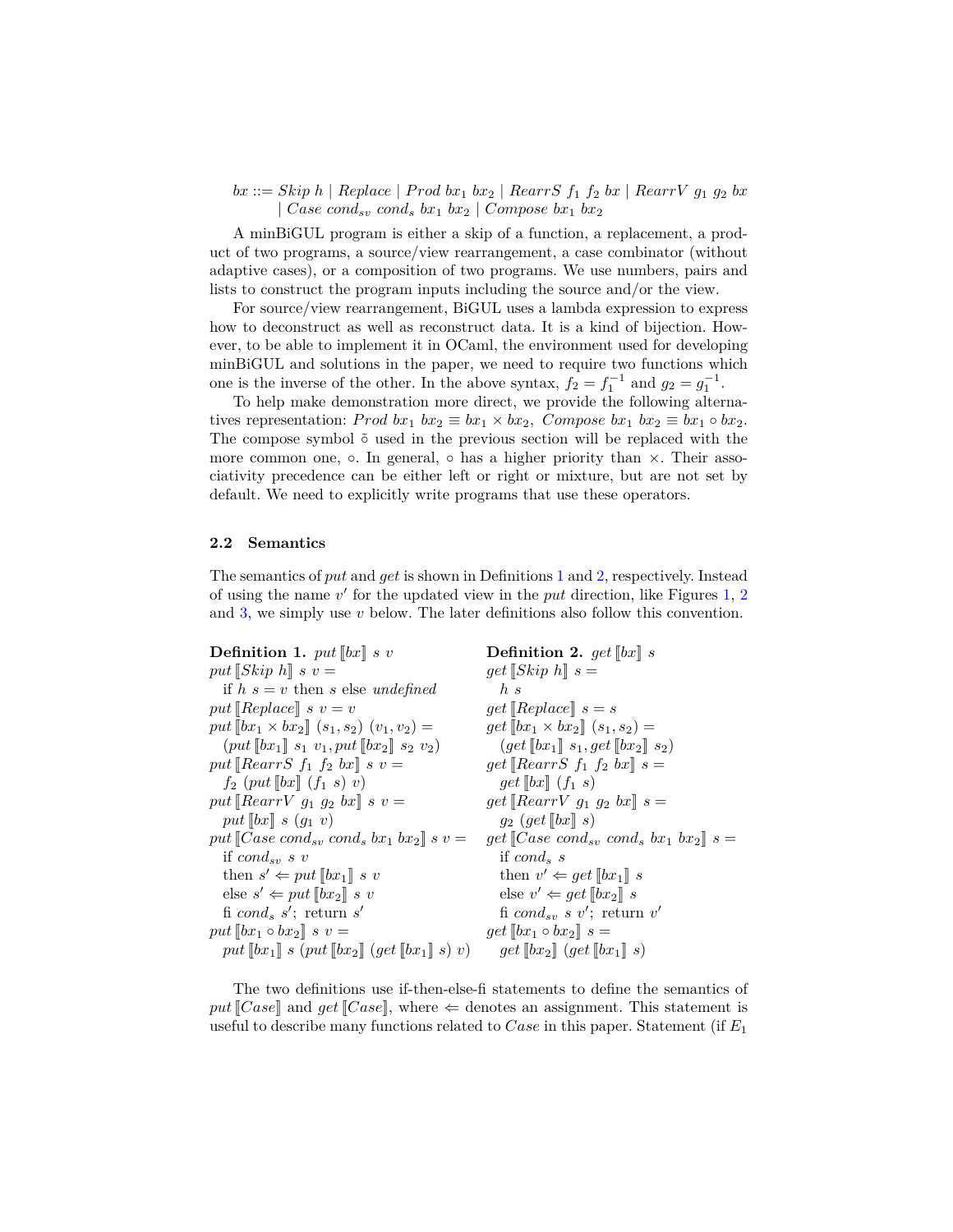then  $X_1$  else  $X_2$  fi  $E_2$ ) means "if the test  $E_1$  is true, the statement  $X_1$  is executed and the assertion  $E_2$  must be true, otherwise, if  $E_1$  is false, the statement  $X_2$ is executed and the assertion  $E_2$  must be false." If the values of  $E_1$  and  $E_2$  are distinct, the if-then-else-fi structure is undefined. We can write the equivalent if-then-else statement as follows:

if  $E_1$  then  $X_1$  else  $X_2$  fi  $E_2$ ; *S*  $\equiv$  if  $E_1 = true$  then  $\{X_1; \text{ if } E_2 = true \text{ then } S \text{ else } undefined\}$ else  $\{X_2$ ; if  $E_2 = \text{false}$  then *S* else *undefined*}

Also in the semantics of *put*[[*Case*]] and *get*[[*Case*]], the return statements are used to express clearly the value of functions. Variables *s ′* and *v ′* wrapped in these returns are necessary for checking the fi conditions.

#### **2.3 Examples**

As an example of minBiGUL program, consider the definition of *phead*:

*phead* = *RearrS* 
$$
f_1 f_2 bx_s
$$
 where:  $f_1 = \lambda(s::ss)$ . $(s,ss)$ ,  $f_2 = \lambda(s,ss)$ . $(s::ss)$ ,  $bx_s = RearrV$   $g_1 g_2 bx_v$  where:  $g_1 = \lambda v.(v, ()), g_2 = \lambda(v, ()).v$ ,  $bx_v = Replace \times (Skip (\lambda_-())$ 

The above program rearranges the source, a non-empty list, to a pair of its head element *s* and its tail *ss*, and the view to a pair  $(v, ())$ , then we can use *v* to replace *s* and () to keep *ss*. Intuitively,  $put$  [[ $phead$ ]  $s_0$   $v_0$  returns a list whose head is  $v_0$  and tail is the tail of  $s_0$ , and *get* [*phead*]  $s_0$  returns the head of the list *s*<sub>0</sub>. For instance, *put* [*phead*] [1*,* 2*,* 3]  $100 = [100, 2, 3]$  and *get* [*phead*] [1*,* 2*,* 3] = 1. If we want to update the head element of the head element of a list of lists by using the view, we can define a composition like *phead ◦ phead*. For example:

*put*[[*phead ◦ phead*]] [[1*,* 2*,* 3]*,* [ ]*,* [4*,* 5]] 100 = [[100*,* 2*,* 3]*,* [ ]*,* [4*,* 5]]  $get$  [[phead  $\circ$  phead]] [[1, 2, 3], [], [4, 5]] = 1

In the same way with *phead*, we can define *ptail* in minBiGUL. *put*[[*ptail*]] *s v* accepts a source list *s* and a view list *v* to produce a new list by replacing the tail of *s* with *v*. *get*  $[ptail]$  *s* returns the tail of the source list *s* 

Next let us look at another more complex example, *bsnoc*:

 $bsnoc = Case\ cond_{sv}\ cond_{s}bx_1\ bx_2$  where:  $cond_{sv} = \lambda s.\lambda v.$ (length  $v = 1$ )*, cond<sub>s</sub>* =  $\lambda s.$ (length  $s = 1$ )  $bx_1 = Replace$ ,  $bx_2 = RearrS$   $f_1$   $f_2$   $bx_s$  where:  $f_1 = f_2^{-1} = \lambda(x : y : ys) \cdot (y, (x : ys)),$  $bx_s = RearrV$   $g_1$   $g_2$   $bx_v$  where:  $g_1 = g_2^{-1} = \lambda(v : vs) . (v, vs), \quad bx_v = Replace \times bsnoc$ 

*put*[[*bsnoc*]] requires the source *s* and the view *v* are non-empty lists and the length of *v* is not larger than the length of *s*. If  $cond_{sv}$  is true, i.e. *v* is singleton, a replacement will be executed to produce a new list which should be equal to *v*. Because the length of the new list is 1, the exit condition *cond<sup>s</sup>* comes true, so we obtain the updated source. If  $v$  is a list of more than one elements, there will be two rearrangements on the source and the view before conducting a product.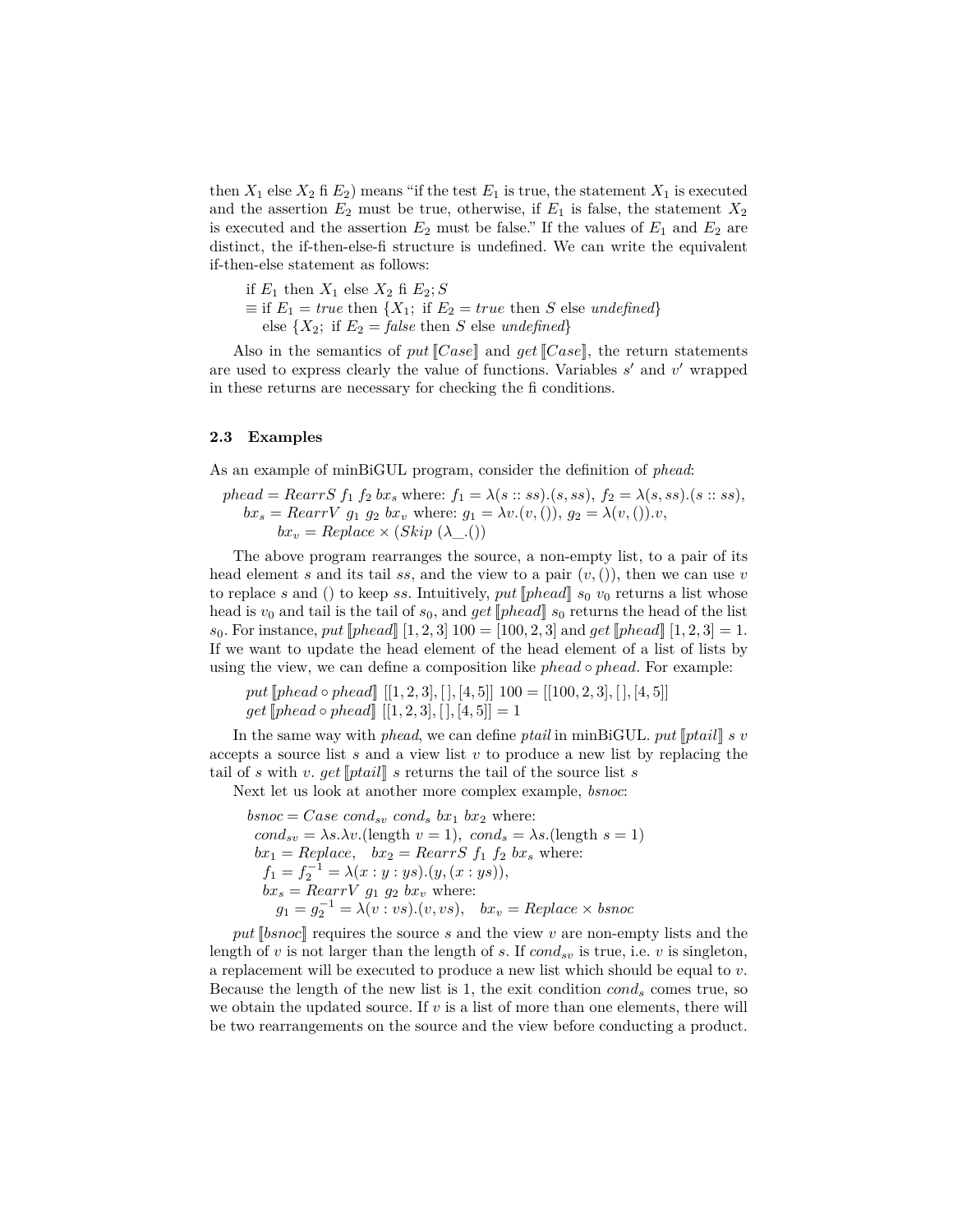The program rearranges the source  $x : y : y$  to a pair of its second element *y* and a list *x* : *ys* created from the remaining elements in the original order, and the view to a pair of its head and tail. Then we can use *y* to replace the head of the view and pair (*x* : *ys*) with the tail of the view to form the input of a recursive call *bsnoc*. The obtained source update in this case should be nonsingleton since the value of the exit condition *cond<sup>s</sup>* needs to be false. We omit the behavior description of *get*[[*bsnoc*]] that accepts a source list *s*, checks *cond<sup>s</sup>* to know how to evaluate the view  $v$ , then does one more checking,  $cond_{sv}$ , before resulting. Intuitively,  $put$  [[ $bsnoc$ ]]  $s_0$   $v_0$  produces a new list by moving the last element of  $v_0$  to its first position if the length of  $v_0$  is not larger than the length of  $s_0$ . get [bsnoc]]  $s_0$  returns another list by moving the first element of the list *s*<sub>0</sub> to its end position. For instance, *put* [[bsnoc]] [1, 2, 3] [4, 5, 6] = [6, 4, 5] and  $get$  [[bsnoc]]  $[1, 2, 3] = [2, 3, 1].$ 

Now, let us see the minBiGUL definition of *bfoldr* which is a putback function of an important higher-order function on lists, *foldr*:

$$
bfoldr bx = Case\ cond_{sv}\ cond_s bx_1 bx_2 where:\ncond_{sv} = \lambda(s_1, s_2) . \lambda v.(s_1 = [~]),\ cond_s = \lambda(s_1, s_2) . (s_1 = [~])\nbx_1 = RearrV g_1 g_2 bx_v where:\ng_1 = g_2^{-1} = \lambda[v].(v, [~]), bx_v = (Skip (\lambda ... ())) \times Replace\nbx_2 = RearrS f_1 f_2 bx_s where:\nf_1 = f_2^{-1} = \lambda((x : xs, e). (x, (xs, e)), bx_s = ((Replace \times bfoldr bx) \circ bx)
$$

If we think that a minBiGUL program *bx* has a type of *MinBiGUL s v*, the type of *bfoldr* will be look like  $MinBiGUL(a, b)$   $b \rightarrow MinBiGUL([a], b)$  *b*. You can easily find the similarity between the above definition of *bfoldr* with the following definition of *foldr*:

$$
foldr :: (a \rightarrow b \rightarrow b) \rightarrow b \rightarrow [a] \rightarrow b
$$
  

$$
foldr f e [] = e
$$
  

$$
foldr f e (x : xs) = f x (foldr f e xs)
$$

Each branch in a case of *bfoldr* corresponds to a pattern of *foldr*. In *bfoldr*, the composition is inherently left associative, and the number of composition is dynamically determined by the length of the source list. Because *◦* has a higher priority than *×*, it is in general not possible to transform *bfoldr* from the left associative composition style to the right one.

Using *foldr*, we can define other functions like *reverse* = *foldr snoc* [ ]. With *bfoldr*, we can also write the bidirectional version *breverse* as follows:

 $breverse = RearrS f_1 f_2 bx where:$  $f_1 = f_2^{-1} = \lambda s \rightarrow (s, [\ ])$ ,  $bx = bfoldr \text{ bsnoc}$ 

# <span id="page-6-0"></span>**3 Adding Memoization: minBiGUL***<sup>m</sup>*

When evaluating the composition of several BX programs, the same *get*s are evaluated repeatedly. This problem was illustrated in Figure [2](#page-1-1). To avoid reevaluating *get*s, and as our first approach to avoid this inefficiency, we introduce memoization in the minBiGUL interpreter. To keep it simple, the intermediate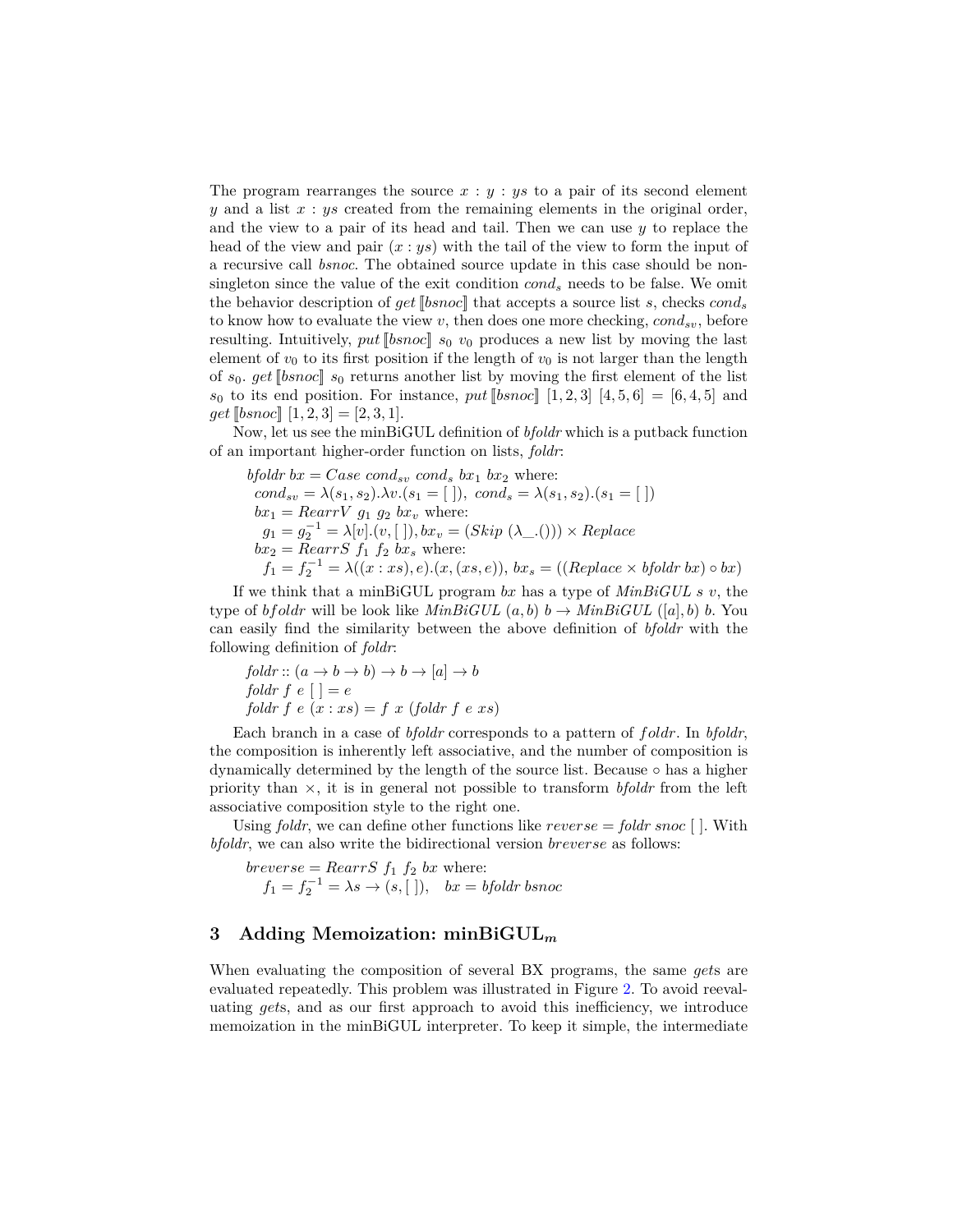state of a composition is saved in a key-value table where the key is a pair of program *bx* and source *s*, and the value is the result of evaluating *get*[[*bx*]] *s*. Later the value in the table is used instead of recomputing it.

The memoizing version, minBiGUL<sub>m</sub>, needs only two modifications:  $get_m$ and  $put_m$  (Definitions [3](#page-7-1) and [4](#page-7-2)).

### <span id="page-7-1"></span>**Definition 3.** *Memoization version of put*

 $put_m$   $\llbracket bx \rrbracket$  *s*  $v =$  match *bx* with *| bx*<sup>1</sup> *◦ bx*<sup>2</sup> *→ put<sup>m</sup>* [[*bx*1]] *s* (*put<sup>m</sup>* [[*bx*2]] (*get<sup>m</sup>* [[*bx*1]] *s*) *v*)  $|\rightarrow$  *similar to put* 

<span id="page-7-2"></span>**Definition 4.** *Memoization version of get*

```
get_m[[bx]] s = match bx with
| bx<sub>1</sub> \circ bx<sub>2</sub> \rightarrowtry (Hashtbl.find tableg (bx, s))
  with Not_found →
     i \leftarrow get_m \llbracket bx_1 \rrbracket \; s; \; \text{Hashtbl.add table}_q \; (bx_1, s) \; i;v \leftarrow get_m \overline{[}bx_2 \overline{]}\overline{!}; Hashtbl.add table_g (bx_2, i) v;
     Hashtbl.add tableg (bx, s) v
     v
| \rightarrow \text{similar to get}
```
The evaluation of  $put_m [bx_1 \circ bx_2]$  *s v* includes two recursive calls of  $put_m$ and an external call of *getm*, which is relatively similar to the evaluation of *put*[ $bx_1 \circ bx_2$ ] *s v*. Meanwhile, the evaluation of  $get_m[[bx_1 \circ bx_2]]$  *s* does not merely invoke  $get_m$  recursively twice. In case that  $bx$  is a composition, the key (*bx, s*) needs to be looked up in the table and the corresponding value would be used for the next steps in the evaluation. If there is no such key, the value of the intermediate state *i* and the value of  $get \llbracket bx \rrbracket s$  in *v* will be calculated. These values along with the corresponding keys will also be stored in the table where the interpreter may later leverage instead of reevaluating some states. Note in particular that the interpreter does not save all states when evaluating a program, only the intermediate states of a composition.

# <span id="page-7-0"></span>**4 Tupling and Lazy Updates: xpg**

### <span id="page-7-3"></span>**4.1 Tupling: pg**

Another solution for saving intermediate states is tupling. If *put* and *get* are evaluated simultaneously, there is potential to reduce the number of recomputed *get*s. The following function, *pg*, accepts the pair of a source and a view as the input to produce a new pair that contains the actual result of the corresponding minBiGUL program.

**Definition 5.**  $pg$   $[bx](s, v) = (put$   $[bx] s v, get$   $[bx] s)$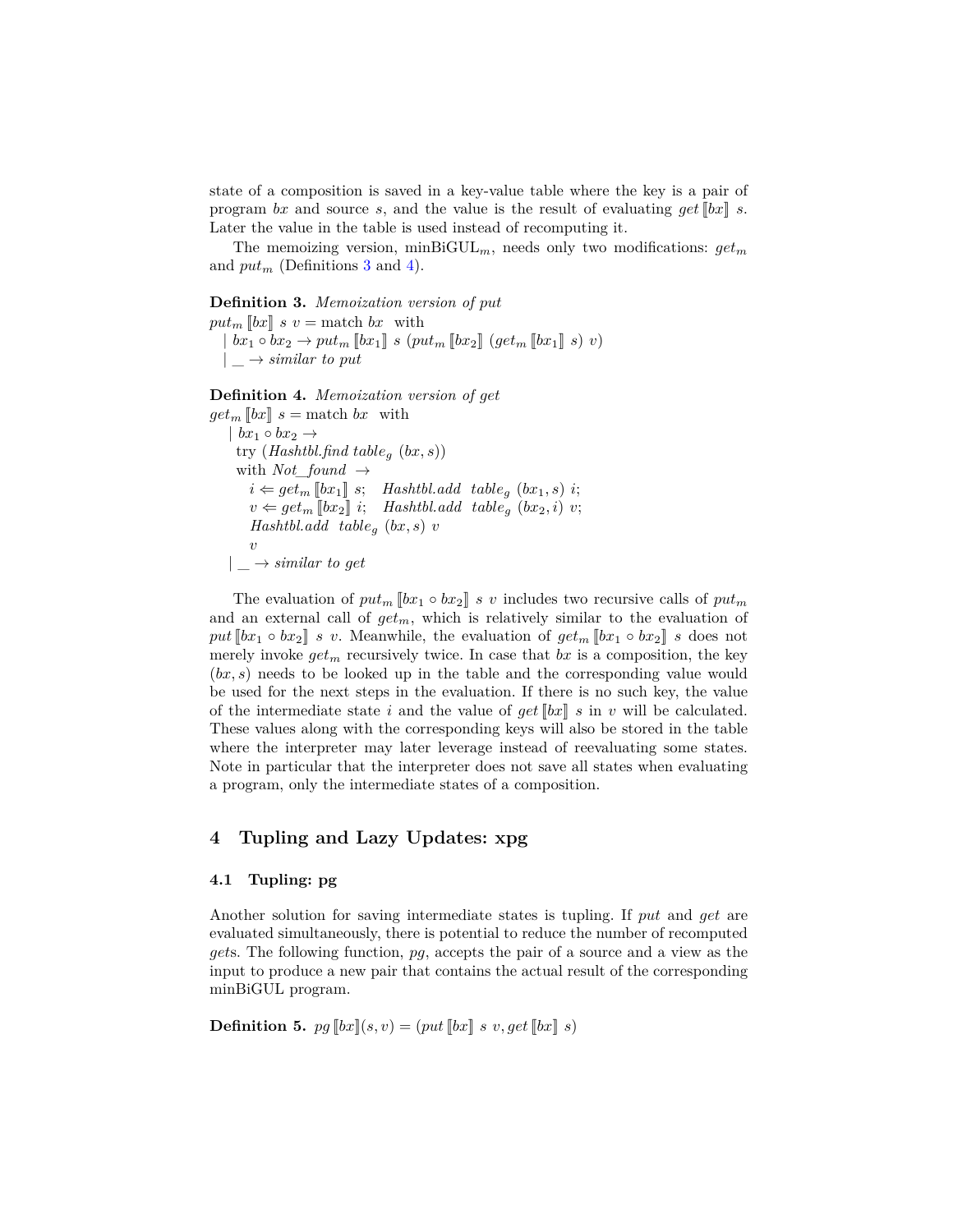Now, let us see how we construct *pg* recursively.

pg 
$$
[Skip h](s, v) \stackrel{1}{=} (\text{if } h s = v \text{ then } s \text{ else undefined}, h s)
$$
  $\stackrel{2}{=}$  if  $h s = v \text{ then } (s, h s)$  else undefined  $\stackrel{3}{=}$  if  $h s = v \text{ then } (s, v)$  else undefined

The first equality is simply based on the definitions of *pg*, *put*[[*Skip h*]] and *get*[[*Skip h*]]. The second one tuples two results of *put* and *get* in the body of the if-expression. This is a trick since in some cases, the result of *pg* may be undefined although the result is not undefined when evaluating *get*[[*Skip h*]]. The last equality is a function application.

$$
pg [[Replace][s, v) = (v, s)]
$$
  
\n
$$
pg [[bx_1 \times bx_2]]((s_1, s_2), (v_1, v_2))
$$
  
\n
$$
\stackrel{1}{=} ((put [[bx_1] s_1 v_1, put [[bx_2] s_2 v_2), (get [[bx_1] s_1, get [[bx_2] s_2))
$$
  
\n
$$
\stackrel{2}{=} (s'_1, v'_1) \Leftarrow pg [[bx_1](s_1, v_1);
$$
  
\n
$$
(s'_2, v'_2) \Leftarrow pg [[bx_2]](s_2, v_2);
$$
  
\n
$$
(\langle s'_1, s'_2 \rangle, (v'_1, v'_2))
$$
  
\n
$$
pg [[RearrS f_1 f_2 bx] (s, v) = (f_2 (put [[bx] (f_1 s) v), get [[bx] (f_1 s))
$$
  
\n
$$
\stackrel{2}{=} (s', v') \Leftarrow pg [[bx] (f_1 s, v);
$$
  
\n
$$
(f_2 s', v')
$$
  
\n
$$
pg [[RearrV g_1 g_2 bx] (s, v) = (put [[bx] s (g_1 v), g_2 (get [[bx] s))
$$
  
\n
$$
\stackrel{2}{=} (s', v') \Leftarrow pg [[bx] (s, g_1 v);
$$
  
\n
$$
(s', g_2 v')
$$

Constructions of *pg* for the replacement, the product and the source/view rearrangements are simple. We just pair *put* and *get*, and change them to *pg*. The values of these *pg* functions are obtained from the final expression in the corresponding sequences. We only use the return keyword to express explicitly the evaluated value of a function in the situation of *Case*.

 $pg$  [*Case cond<sub>sv</sub> cond<sub>s</sub> bx*<sub>1</sub> *bx*<sub>2</sub>] $(s, v)$  $\stackrel{1}{=}$  (if *cond<sub>sv</sub> s v* if *cond<sub>s</sub> s* then  $s' \Leftarrow put[[bx_1]] \ s \ v$  then  $v' \Leftarrow get[[bx_1]] \ s$  $\text{else } s' \Leftarrow put \llbracket bx_2 \rrbracket \text{ } s \text{ } v \qquad \text{else } v' \Leftarrow get \llbracket bx_2 \rrbracket \text{ } s$ fi *cond*<sup>s</sup> *s'*; return *s'* , fi *cond*<sub>sv</sub> *s v'*; return *v'*)  $\stackrel{2}{=}$  if *cond<sub>sv</sub> s v* && *cond<sub>s</sub> s* then  $(s', v') \Leftarrow (put \llbracket bx_1 \rrbracket \; s \; v, get \llbracket bx_1 \rrbracket \; s);$ if *cond<sup>s</sup> s ′* && *condsv s v′* then return (*s ′ , v′* ) else *undefined* else if  $cond_{sv} s v \& w not (cond_s s)$  then  $(s', v') \Leftarrow (put \llbracket bx_1 \rrbracket \; s \; v, get \llbracket bx_2 \rrbracket \; s);$ if *cond<sup>s</sup> s ′* && *not* (*condsv s v′* ) then return (*s ′ , v′* ) else *undefined* else if *not* (*cond<sub>sv</sub> s v*) && *cond<sub>s</sub> s* then  $(s', v') \Leftarrow (put \llbracket bx_2 \rrbracket \; s \; v, get \llbracket bx_1 \rrbracket \; s);$ if *not*  $(cond<sub>s</sub> s')$  &&  $cond<sub>sv</sub> s v'$  then return  $(s', v')$  else *undefined* 

else if *not* (*cond<sub>sv</sub> s v*) && *not* (*cond<sub>s</sub> s*) then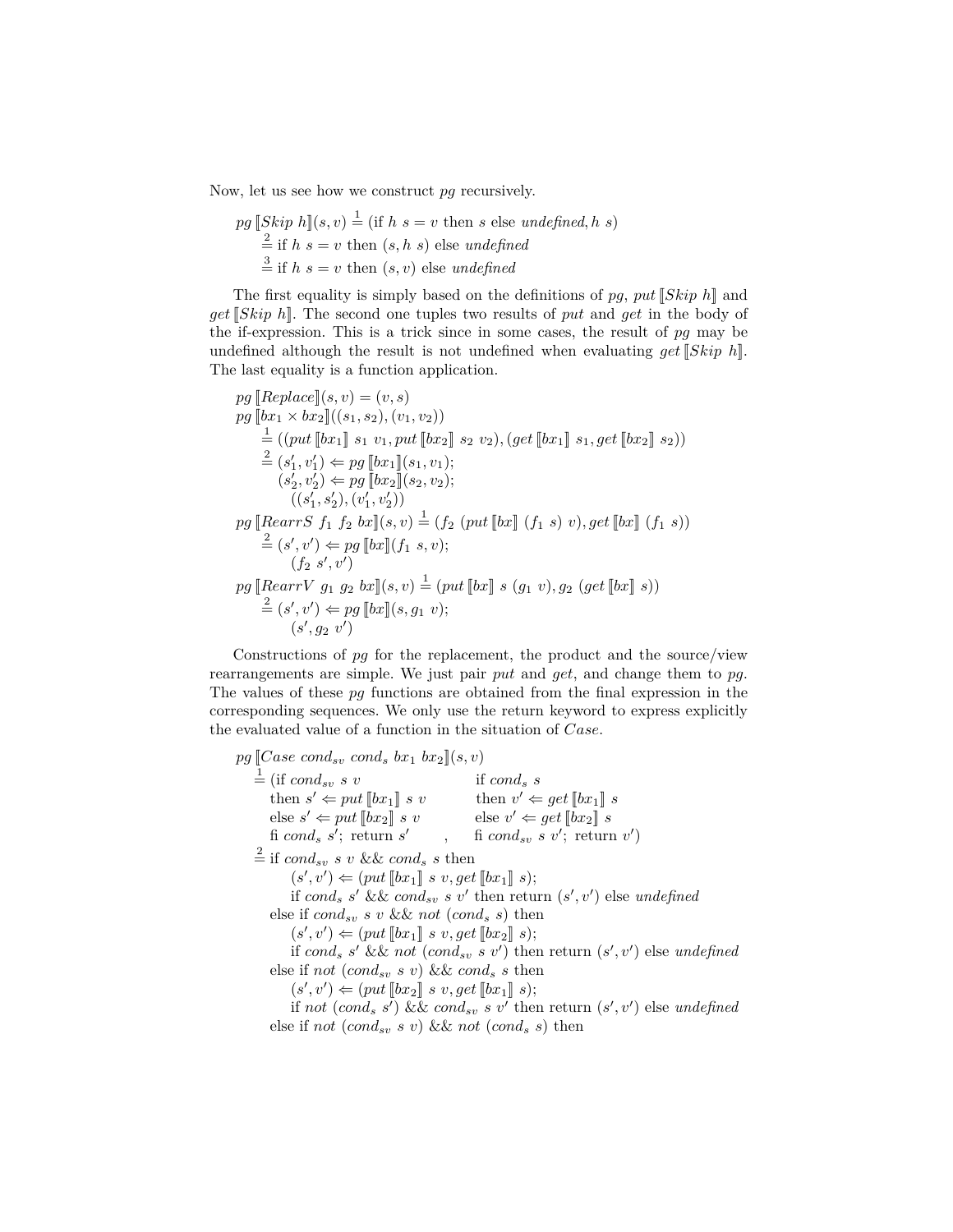$(s', v') \Leftarrow (put \llbracket bx_2 \rrbracket \; s \; v, get \llbracket bx_2 \rrbracket \; s);$ if *not*  $(cond<sub>s</sub> s')$  && *not*  $(cond<sub>sv</sub> s v')$  then return  $(s', v')$  else *undefined* <sup>3</sup>= (*∗* with restriction *∗*) if  $cond_{sv} s v \&& cond_{s} s$ then  $(s', v') \Leftarrow pg[[bx_1]](s, v)$ else  $(s', v') \Leftarrow pg[[bx_2]](s, v)$ fi *cond*<sup>*s*</sup> *s'* && *cond*<sub>*sv*</sub> *s v'*; return  $(s', v')$ 

A restriction for  $pg$   $[Case]$  needs to be introduced here. We know that there is one entering condition and one exit condition when evaluating *put*[[*Case*]] as well as *get*[[*Case*]]. If a tupling occurs, there will be 4 combinations from these conditions. This means two entering conditions of *put*[[*Case*]] and *get*[[*Case*]] are not always simultaneously satisfied. The evaluated branches are distinct in the put and get directions for combinations (( $cond_{sv} s v$ ) && ( $not(cond_s s)$ )) and  $((not (cond<sub>sv</sub> s v)) \& (cond<sub>s</sub> s))$ , which are restricted in this paper. Because they evaluate different *bx* for *put* and *get*, we can not evaluate them efficiently. This does not happen for the others which is used in the construction of *pg* [[*Case*]].

$$
pg [[bx_1 \circ bx_2]](s, v)
$$
  
\n
$$
= (put [[bx_1]] s (put [[bx_2]] (get [[bx_1]] s) v), get [[bx_2]] (get [[bx_1]] s))
$$
  
\n
$$
= v_1 \Leftarrow get [[bx_1]] s; \qquad \frac{3}{=} (s_1, v_1) \Leftarrow pg [[bx_1]](s, dummy);
$$
  
\n
$$
(s_2, v_2) \Leftarrow pg [[bx_2]](v_1, v); \qquad (s_2, v_2) \Leftarrow pg [[bx_2]](v_1, v);
$$
  
\n
$$
(s_3, v_3) \Leftarrow pg [[bx_1]](s, s_2); \qquad (s_3, v_3) \Leftarrow pg [[bx_1]](s, s_2);
$$
  
\n
$$
= (s_1, v_1) \Leftarrow pg [[bx_1]](s, dummy);
$$
  
\n
$$
(s_2, v_2) \Leftarrow pg [[bx_2]](v_1, v);
$$
  
\n
$$
(s_3, v'_3) \Leftarrow pg [[bx_1]](s_1, s_2);
$$
  
\n
$$
(s_3, v_2)
$$

The construction of  $pg \llbracket bx_1 \circ bx_2 \rrbracket$  is the most important part in the *pg* function. The first two equalities comes from mentioned definitions and some basic transformations. The third one rewrites  $v_1 \leftarrow get[[bx_1]] s$  into  $(s_1, v_1) \leftarrow$  $pg[[bx_1]](s, dummy)$ . This is possible when we consider *get*  $[[bx_1]]$  *s* as the second element of  $pg \llbracket bx_1 \rrbracket (s, dummy)$  where *dummy* is a special value that makes the  $put$  [ $bx_1$ ] valid. Since there is no real view, this *dummy* is necessary to pair with the original source *s* to form the input of  $put$   $[bx_1]$ . In general,  $dummy$ depends on the source *s*, the view *v* and/or the program  $bx_1$ . Programmers can be required to give a way to construct *dummy*, but it may be inessential for ill-typed systems where choosing *dummy* as *v* is one of the easiest ways to meet our expectation. That setting is used in our experiments. The last equality changes from  $(s_3, v_3) \Leftarrow pg [bx_1](s, s_2)$  to  $(s_3, v'_3) \Leftarrow pg [bx_1](s_1, s_2)$ , where *s* and  $v_3$  are replaced with  $s_1$  and  $v'_3$  respectively. Because  $s_1$  is a source update of put  $[\![bx_1]\!]$  *s* dummy, so under the PUTPUT law, it is possible to substitute *s* by  $s_1$ . The substitution of  $v_3$  by  $v'_3$  is simply replacing the variable name since  $v_3$  and  $v'_3$  hold different results of  $get[[bx_1]]$  *s* and  $get[[bx_1]]$  *s*<sub>1</sub> respectively. Because both variables are no longer used later, this substitution does not affect the outcome of the function.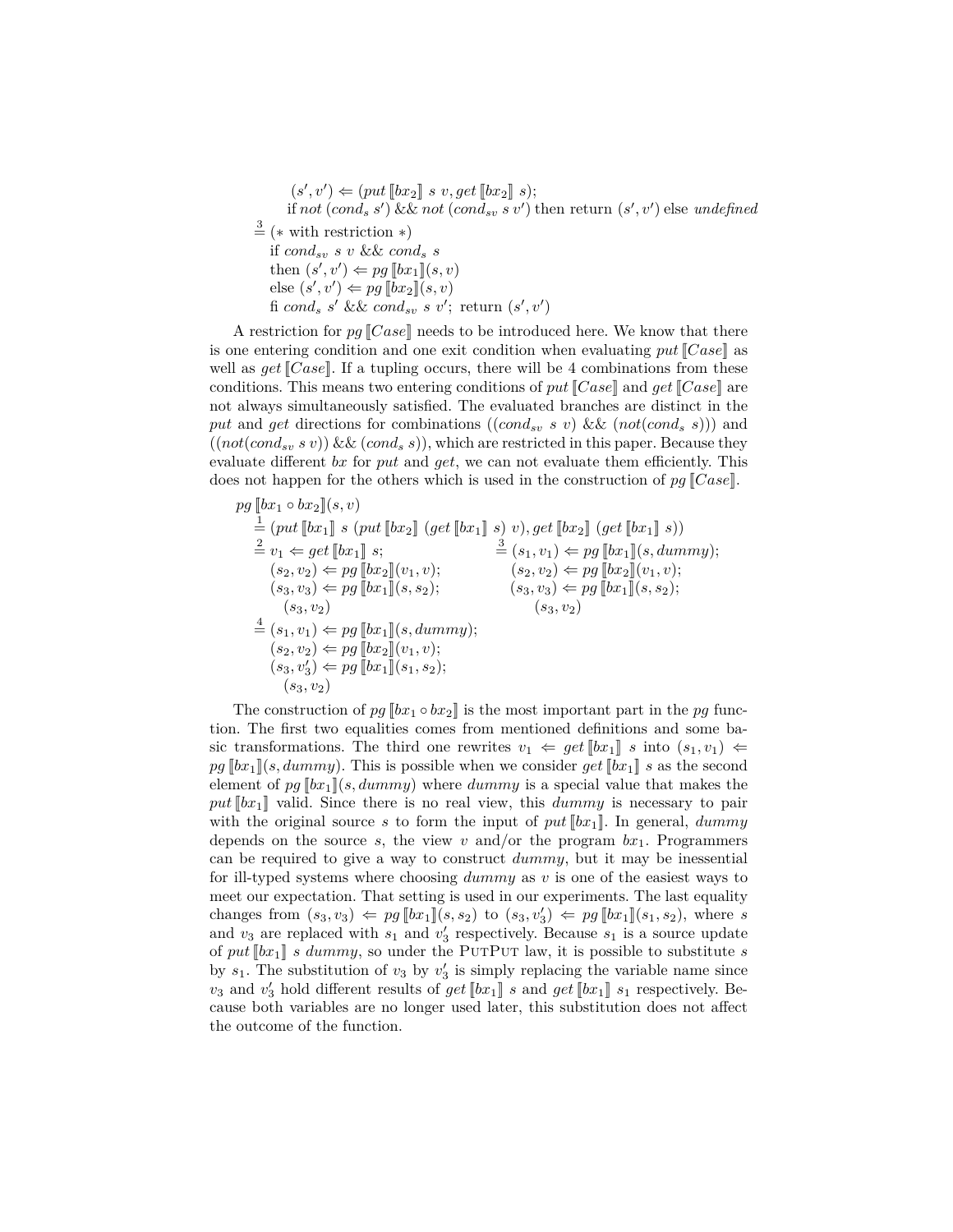#### **4.2 Lazy Update: cpg**

When evaluating  $pg[[bx_1 \circ bx_2]]$ , there are three pg calls, of which twice for  $pg[[bx_1]]$  and once for  $pg[[bx_2]]$ . If a given program is a left associative composition, the number of *pg* calls will be exponential. Therefore, the runtime inefficiency of *pg* for left associative BX programs is inevitable. To solve that, we introduce a new function, *cpg*, accumulates updates on the source and the view.  $cpg[[bx]](ks, kv, s, v)$  is an extension of  $pg[[bx]](s, v)$  where ks and kv are continuations used to hold the modification information, and *s* and *v* are used to keep evaluated values same as *pg*. The output of this function is a 4-tuple (*ks, kv, s, v*). To be more convenient for presenting the definition of *cpg* as well as the other functions later, we provide some following utility functions:

 $fst = \lambda(x_1, x_2) . x_1$ ,  $snd = \lambda(x_1, x_2) . x_2$ ,  $con = \lambda ks_1 . \lambda ks_2 . \lambda x. ((ks_1 x), (ks_2 x))$ 

**Definition 6.**  $cpg[[bx]](ks, kv, s, v)$  $cpq[Skip h](ks, kv, s, v) =$  if  $h s = v$  *then*  $(ks, kv, s, v)$  else *undefined*  $cpg[Replace](ks, kv, s, v) = (kv, ks, v, s)$  $cpg[[bx_1 \times bx_2]](ks, kv, s, v) =$  $(ks_1, kv_1, s_1, v_1) \Leftarrow cpg[[bx_1]](fst \circ ks, fst \circ kv, fst \ s, fst \ v);$  $(ks_2, kv_2, s_2, v_2) \Leftarrow cpg[[bx_2]](snd \circ ks,snd \circ kv,snd \ s,snd \ v);$ (*con ks*<sup>1</sup> *ks*2*, con kv*<sup>1</sup> *kv*2*,*(*s*1*, s*2)*,*(*v*1*, v*2))  $cpg[RearrS f_1 f_2 bx](ks, kv, s, v) =$  $(ks', kv', s', v') \Leftarrow cpg[[bx]](f_1 \circ ks, kv, f_1 \ s, v);$  $(f_2 \circ ks', kv', s', v')$  $cpg[RearrV \ g_1 \ g_2 \ bx](ks, kv, s, v) =$  $(ks', kv', s', v') \Leftarrow cpg[[bx]](ks, g_1 \circ kv, s, g_1 v);$  $(ks', g_2 \circ kv', ks', g_2 \ v')$  $cpg[[Case\;cond_{sv}\;cond_{s}\;bx_{1}\;bx_{2}](ks,kv,s,v)=$ if *condsv s v* && *cond<sup>s</sup> s* then  $(ks', kv', s', v') \Leftarrow cpg[[bx_1]](ks, kv, s, v)$ else  $(ks', kv', s', v') \Leftarrow cpg[[bx_2]](ks, kv, s, v)$ fi  $cond_s$   $s'$  &&  $cond_{sv}$   $s$   $v'$ ; return  $(ks', kv', s', v')$  $cpg[bx_1 \circ bx_2](ks, kv, s, v) =$  $(ks_1, kv_1, s_1, v_1) \Leftarrow cpg[[bx_1]](ks, id, s, dummy);$  $(ks_2, kv_2, s_2, v_2) \Leftarrow cpg[[bx_2]](kv_1, kv, v_1, v);$  $(ks_1 \circ ks_2, kv_2, ks_1 \ s_2, v_2)$ 

In the places where third and/or fourth argument (*s* and *v*) are updated by applications, the computations are also accumulated in *ks* and/or *kv*. Thanks to these accumulations, there are only two *cpg* calls in  $cpg$  [ $bx_1 \circ bx_2$ ]. The first call  $cpg$  [ $bx_1$ ]] requires parameter (*ks, id, s, dummy*) where *s* and *ks* are corresponding to the source and the update over source. Since there is no real view here, we need a dummy same as *pg*. Then the continuation updating on this dummy should be initiated as the identity function. The first *cpg* call is assigned to a 4-tuple  $(ks_1, kv_1, s_1, v_1)$ . In the next assignment, a 4-tuple  $(ks_2, kv_2, s_2, v_2)$  is assigned by the second *cpg* call which uses the input as  $(kv_1, kv, v_1, v)$  where *kv*<sup>1</sup> and *v*<sup>1</sup> are obtained from the result of the first assignment, and *kv* and *v*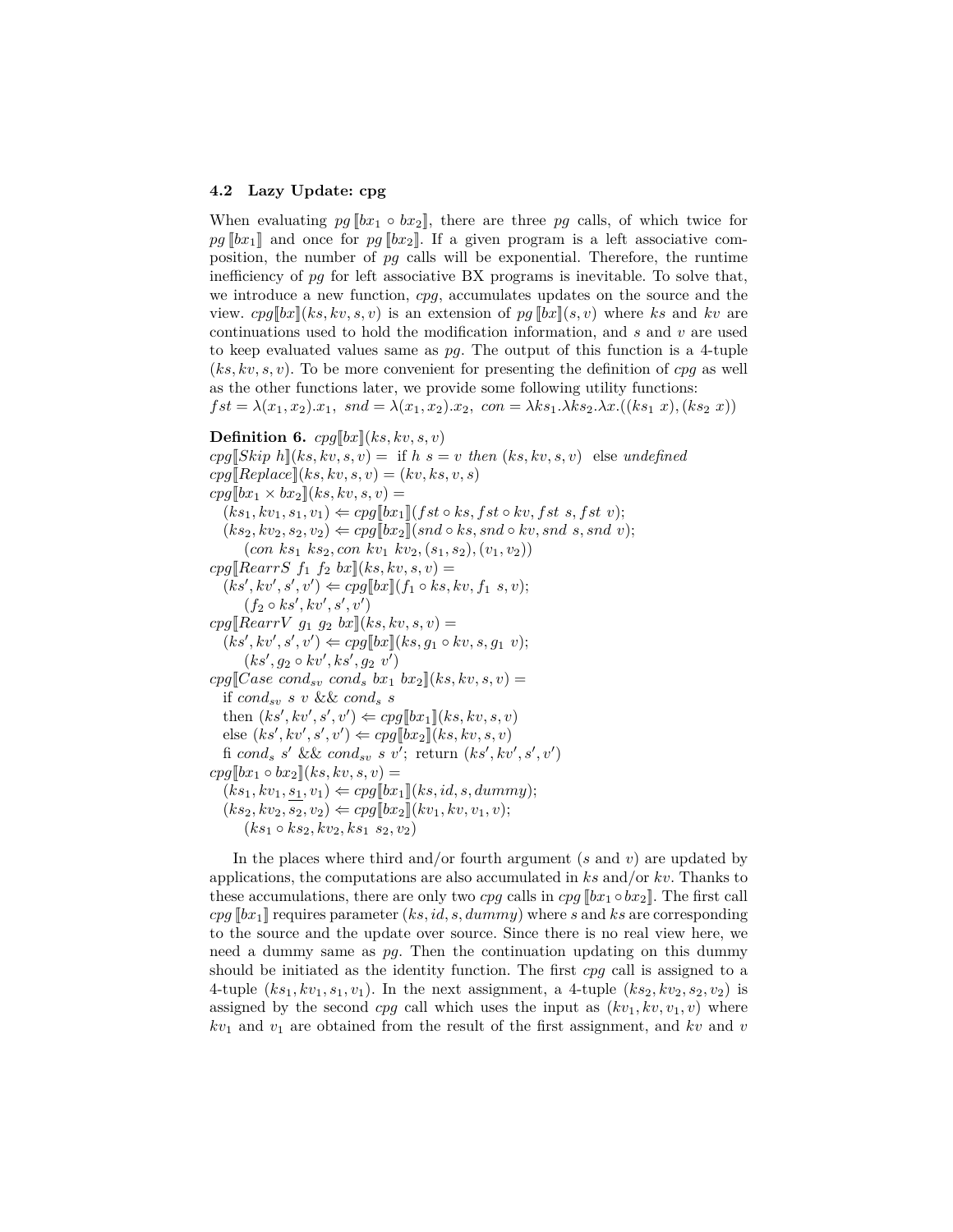come from the input. It is relatively similar to the second *pg* call assignment in *pg*  $[[bx_1 ∘ bx_2]]$ . After two *cpg* calls, a function application,  $ks_1$   $s_2$ , is used to produce the updated source instead of calling recursively one more time like in  $pg[[bx_1 \circ bx_2]].$ 

Suppose that we have a source  $s_0$  and a view  $v_0$ . The pair of the updated source and view  $(s, v)$  where  $s = put[[bx]] s_0 v_0$  and  $v = get[[bx]] s_0$  can be obtained using *cpg* as follows:

$$
(ks, kv, s, v) \Leftarrow cpg[[bx]](\lambda \_s_0, id, s_0, v_0);
$$
  

$$
(s, v)
$$

In general, the beginning of a continuation should be the identity function. However, to be able to use the function application to get the result of  $cpg$  [[ $bx_1 \circ bx_2$ ], the accumulative function on the source needs to be initiated as the constant function from that source. This constant function helps to retain the discarded things in the source.

The result pair (*s, v*) obtained from *cpg* as above should be same with the result of  $pg \llbracket bx \rrbracket(s_0, v_0)$ . More generally, we have the following relationship:

 $cpg[[bx](ks, kv, s, v) = pg[[bx](ks, skv, v)]$ 

Note that, in  $cpg[[bx_1 \circ bx_2], s_1]$  is redundant because this evaluated variable is not used in the later steps. In the next session, we will optimize this redundancy.

### **4.3 Lazy Computation: kpg**

The problem for *cpg* lies in redundant computations during the evaluation. To prevent such redundant computations from occurring, we introduce an extension named *kpg*. While *cpg* evaluates values eagerly, *kpg* does the opposite. Every value is evaluated lazily in a computation of  $kpg$ . The input of  $kpg$  [*bx*]] is expanded to a 6-tuple (*ks, kv, lks, lkv, s, v*) where *ks* and *kv* keep the modification information same as *cpg*, *s* and *v* hold evaluated values, and *lks* and *lkv* are used for lazy evaluation of actual values. The output of this function is also a 6-tuple (*ks, kv, lks, lkv, s, v*).

Suppose that we have a source  $s_0$  and a view  $v_0$ . The pair of the updated source and view  $(s, v)$  where  $s = put[[bx] s_0 v_0$  and  $v = get[[bx] s_0$  can be obtained using *kpg* as follows:

 $(ks, kv, lks, lkv, s, v) \leftarrow kpq[[bx]](\lambda s, 0, id, id, id, s_0, v_0);$ (*lks s, lkv v*)

The beginning of accumulative functions *lks* and *lkv* are set as the identity function, while *ks* and *kv* are initiated as the same with the corresponding ones in *cpg*. The relationship among *kpg*, *cpg* and *pg* can be shown as follows:

 $kpg[[bx]](ks, kv, lkv, s, v) = cpg[[bx]](ks \circ lks, kv \circ lkv, s, v)$  $=pq$   $[bx](ks$   $(lks s), kv$   $(lkv v))$ 

**Definition 7.**  $kpg[[bx]](ks, kv, lks, lkv, s, v)$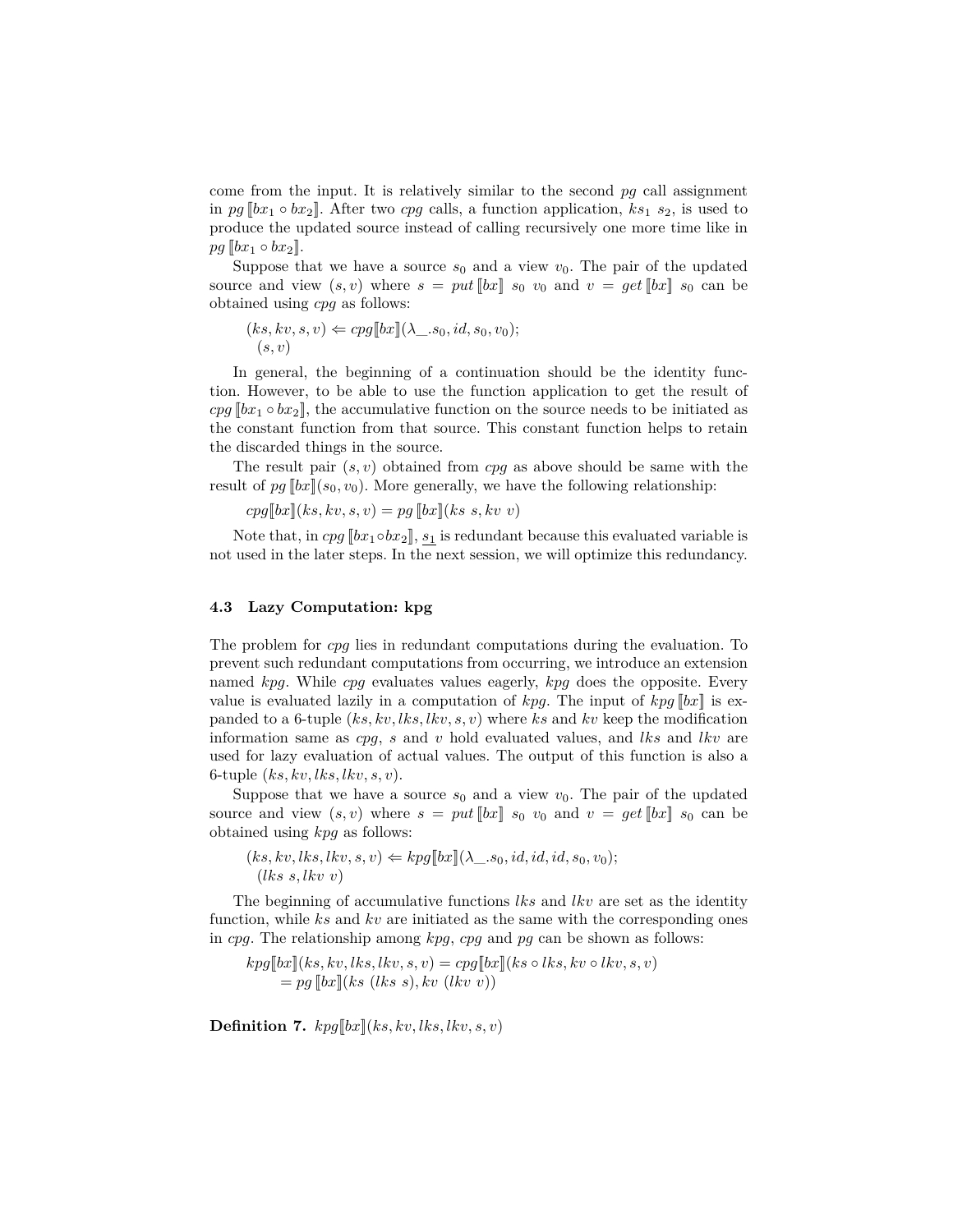$kpg$ [[*Skip h*]](*ks, kv, lks, lkv, s, v*) =  $es \Leftarrow$  *lks s*;  $ev \Leftarrow$  *lkv v*; if  $h$   $es = ev$  then  $(ks, kv, id, id, es, ev)$  else *undefined*  $kpg[\text{Replace}](ks, kv, lks, lkv, s, v) = (kv, ks, lkv, lks, v, s)$  $kpg[[bx_1 \times bx_2]](ks, kv, lks, lkv, s, v) =$  $es \Leftarrow$  *lks s*;  $ev \Leftarrow$  *lkv v*;  $(ks_1, kv_1, lks_1, lkv_1, s_1, v_1) \leftarrow$  $kpg[[bx_1]](fst \circ ks, fst \circ kv, fst, fst, es, ev);$  $(ks_2, kv_2, lks_2, lkv_2, s_2, v_2) \leftarrow$  $kpg[[bx_2]](snd ∘ ks, snd ∘ kv, snd, snd, es, ev);$ ( *con ks*<sup>1</sup> *ks*2*, con kv*<sup>1</sup> *kv*2*, con*  $(lks_1 \circ fst)$   $(lks_2 \circ snd)$ *, con*  $(lkv_1 \circ fst)$   $(lkv_2 \circ snd)$ *,*  $(s_1, s_2), (v_1, v_2)$  $kpg[RearrS f_1 f_2 bx](ks, kv, lks, lkv, s, v) =$  $(ks', kv', lkv', s', v') \Leftarrow kpg[[bx]](f_1 \circ ks, kv, f_1 \circ lks, lkv, s, v);$  $(f_2 \circ ks', kv', f_2 \circ lks', lkv', s', v')$  $kpg[RearrV$   $g_1$   $g_2$   $bx](ks, kv, lks, lkv, s, v) =$  $(ks', kv', lks', lkv', s', v') \Leftarrow kpg[[bx]](ks, g_1 \circ kv, lks, g_1 \circ lkv, s, v);$  $(ks', g_2 \circ kv', lks', g_2 \circ lkv', s', v')$  $kpg[[Case\;cond_{sv}\;cond_{s}\;bra\;h_{x_{1}}\;bx_{2}](ks,kv, lks, lkv, s, v) =$  $es \Leftarrow$  *lks s*;  $ev \Leftarrow$  *lkv v*; if *condsv es ev* && *cond<sup>s</sup> es* then  $(ks', kv', lks', lkv', s', v') \Leftarrow kpg[[bx_1]](ks, kv, id, id, es, ev)$  $\text{else } (ks', kv', lks', lkv', s', v') \Leftarrow kpg[[bx_2]](ks, kv, id, id, es, ev)$  $\underline{\mathbf{f}}$  cond<sub>s</sub> (lks' s') && cond<sub>sv</sub> es (lkv' v'); return (ks', kv', lks', lkv', s', v')  $kpg[[bx_1 \circ bx_2]](ks, kv, lks, lkv, s, v) =$  $(ks_1, kv_1, lks_1, lkv_1, s_1, v_1) \leftarrow kpg[[bx_1]](ks, id, lks, id, s, dummy);$  $(ks_2, kv_2, lks_2, lkv_2, s_2, v_2) \leftarrow kpg[[bx_2]](kv_1, kv, lkv_1, lkv, v_1, v);$  $(ks_1 \circ ks_2, kv_2, ks_1 \circ lks_2, lkv_2, s_2, v_2)$ 

In *kpg*, basically, functions for the updates are kept (but not evaluated) in *lks* and *lkv*. In  $kpg$  [[ $RearrS$ ] and  $kpg$  [[ $RearrV$ ]],  $f_1$  and  $g_1$  are accumulated in *lks* and *lkv*. The kept functions are evaluated in *kpg* [[*Skip*]] and *kpg* [[*Case*]] by applications of *lks s* and *lkv v*. At the same time, the third and fourth argument of recursive calls are updated with the identity function. This evaluation is needed because these definitions require the actual values, *es* and *ev*. Thanks to this update, accumulation in  $kpg$ ,  $lks_1$  and  $s_1$  in  $kpg$  [ $bx_1 \circ bx_2$ ] are not evaluated as much as possible.

Additionally we did two optimizations in *kpg*. The first is in  $kpg \left[bx_1 \times bx_2\right]$ . Because *es* and *ev* are not used in this definition, we do not need to evaluate. However, if we accumulate *lks* and *lkv*, both might be evaluated independently in two assignments using  $kpq \llbracket bx_1 \rrbracket$  and  $kpq \llbracket bx_2 \rrbracket$ . This includes the same computation. To remove duplicate evaluations, we evaluate actual values *es* and *ev* before calling  $kpq \llbracket bx_1 \rrbracket$  and  $kpq \llbracket bx_2 \rrbracket$ . The second is in  $kpq \llbracket Case \rrbracket$  and not shown in the definition. We need to evaluate  $lks' s'$  and  $lkv' v'$  to check the fi condition before returning the 6-tuple. Such evaluations can be done lazily to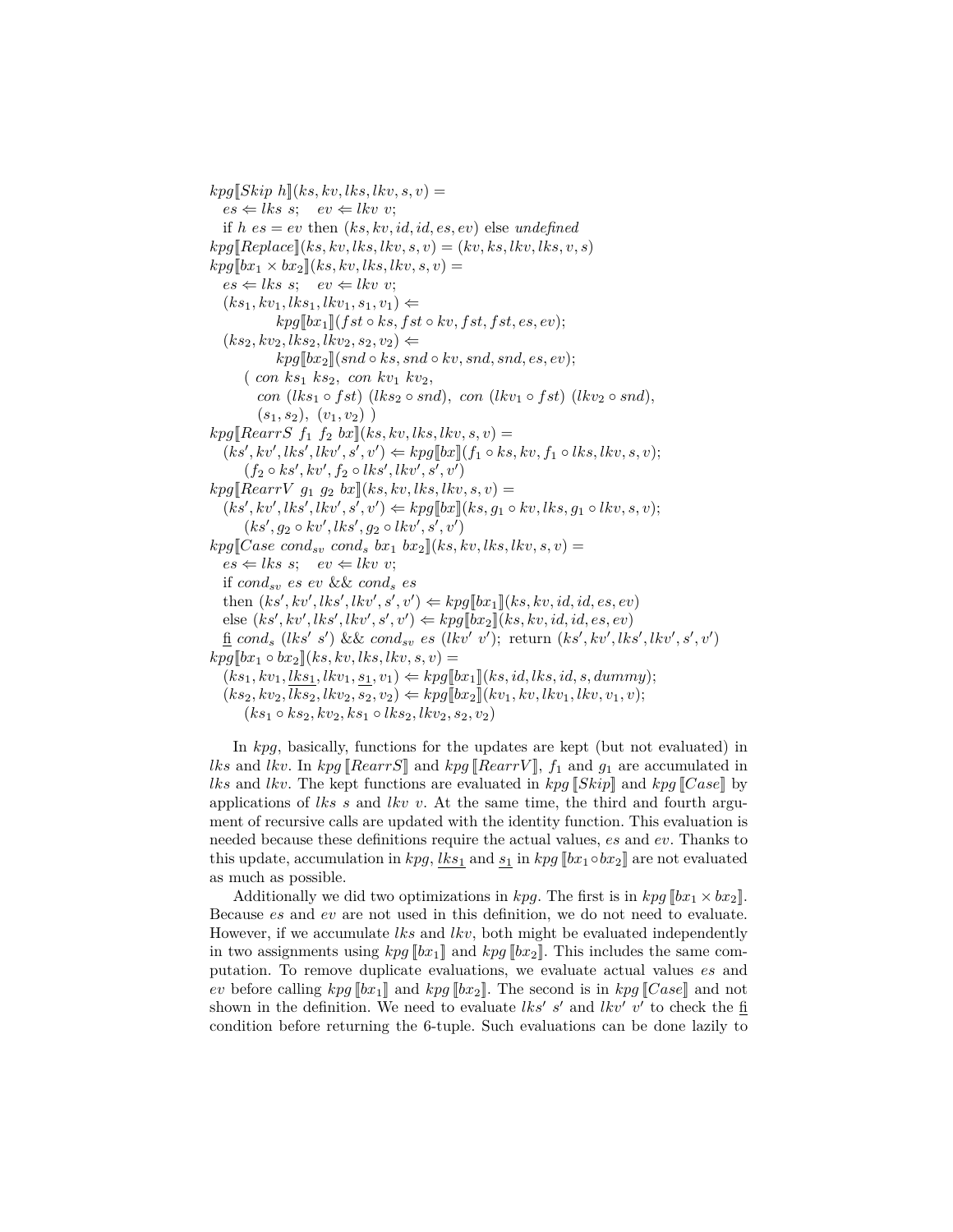make programs run faster. We use the above small optimizations in our implementation.

# **4.4 Combination of pg and kpg: xpg**

The purpose we introduced *cpg* and *kpg* is to avoid redundant recursive call and keep the dropped parts from the source in a function. On the other hand, these accumulations in *cpg* and *kpg* will be an overhead if they are not necessary. The problem in  $pg[[bx_1 \circ bx_2]]$  is that there are two recursive calls of  $pg[[bx_1]]$  and there is no problem in the recursive call of  $pg \llbracket bx_2 \rrbracket$ . Therefore, we combine pg and *kpg* to take advantage of both approaches.

**Definition 8.**  $xpg$   $[bx](s, v)$  $xpq$  [[*bx*]](*s, v*) = match *bx* with  $|$  *bx*<sub>1</sub>  $\circ$  *bx*<sub>2</sub>  $\rightarrow$  $(ks_1, kv_1, lks_1, lkv_1, s_1, v_1) \leftarrow kpg[[bx_1]](\lambda_1, s, id, id, id, s, dummy);$  $(s_2, v_2) \Leftarrow xpg[[bx_2]](lkv_1, v_1, v);$  $(ks_1, s_2, v_2)$  $| \rightarrow$  *similar to pg* 

Similar to pg, xpg  $||bx||$  accepts a pair of the source and the view  $(s, v)$  to produce the new pair. The constructions of *xpg* [[*bx*]] when *bx* is not a composition are the same as the ones of  $pg$   $[bx]$ . Note that,  $xpg$  is called recursively instead of *pg*. For *xpg* [[*bx*<sup>1</sup> *◦bx*2]], we use two function calls and a function application to calculate the result. The first call and the function application come from *kpg*, while the second call is based on *pg*.

# <span id="page-13-0"></span>**5 Experiments**

We have fully implemented and tested all methods<sup>[5](#page-13-1),[6](#page-13-2)</sup> described in the previous sections. Our target language is untyped. Some dummies used for *pg*, *cpg*, *kpg* and *xpg* are replaced with the current updated views. This helps a program in the *put* direction valid.

#### **5.1 Test Cases**

We have selected seven test cases (Table [1](#page-14-0)) to represent non-trivial cases of practical significance. The test cases use left associative compositions because we focus on this kind of inefficiency in this paper. In the last two columns, *s* and *v* are the updated source and view, respectively. They are produced by applying put and get to the original source  $s_0$  and view  $v_0$ . That is,  $s = put \llbracket bx \rrbracket$   $s_0$   $v_0$  and  $v = get$  [*bx*]]  $s_0$ , where *bx* is the program indicated in the second column of the table. Results *s* and *v* are independent of the associativity of the composition.

<span id="page-13-1"></span><sup>5</sup> All experiments on macOS 10.14.6, processor Intel Core i7 (2.6 GHz), RAM 16 GB 2400 MHz DDR4, OCaml 4.07.1. The OCaml runtime system options and garbage collection parameters are set as default.

<span id="page-13-2"></span> $6$  The implementation is available: <https://github.com/k-tsushima/pgs>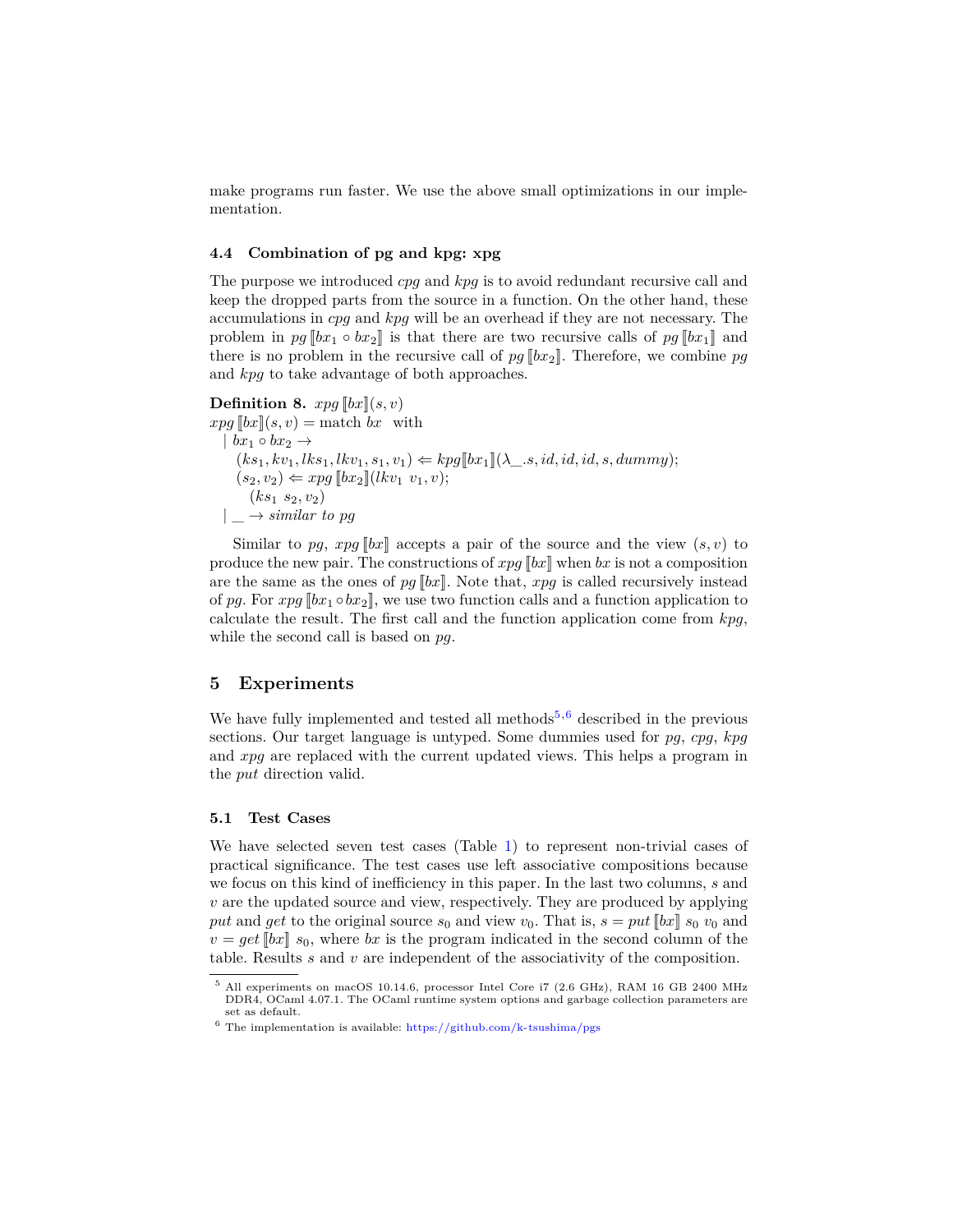| $\rm No$       | Name              | Type                               | Input            |                    | Output                               |                                      |
|----------------|-------------------|------------------------------------|------------------|--------------------|--------------------------------------|--------------------------------------|
|                |                   |                                    | s <sub>0</sub>   | $v_0$              | $\mathcal{S}_{\mathcal{S}}$          | $\eta$                               |
| 1              | comp-phead-data   | straight line $[[\dots [1] \dots]$ |                  | 100                | $[[\dots [100]\dots]]$               |                                      |
|                |                   |                                    | $n+1$ times      |                    | $n+1$ times                          |                                      |
| $\overline{2}$ | comp-ptail        | straight line                      | $1, \ldots, n+1$ | $[1,\ldots,10]$    | $s_0 \otimes v_0$                    |                                      |
| 3              | lcomp-ptail-ldata | straight line                      | $[L,\ldots,L]$   | $ L,\ldots,L $     | $ L,\ldots,L $                       |                                      |
|                |                   |                                    | $n+1$ times      | 10 times           | $n+11$ times                         |                                      |
| 4              | lcomp-bsnoc       | straight line                      | $[1,,n-1]$       | $ 1, \ldots, n-1 $ | $[1,,n-1]$                           | $[1,,n-1]$                           |
| $\overline{5}$ | lcomp-bsnoc-ldata | straight line                      | $ L,\ldots,L $   | $ L,\ldots,L $     | $[L,\ldots,L]$                       | $ L,\ldots,L $                       |
|                |                   |                                    |                  |                    |                                      |                                      |
|                |                   |                                    | $n-1$ times      | $n-1$ times        | $n-1$ times                          | n-1 times                            |
| 6              | breverse          | recursion                          | $ 1,\ldots,n $   | $[1,\ldots,n]$     | $\left  \mathbf{n},\ldots,1 \right $ | $\left  \text{n}, \ldots, 1 \right $ |
| 7              | breverse-Idata    | recursion                          | $[L,\ldots,L]$   | $ L,\ldots,L $     | $\vert L,\ldots,L\vert$              | $L, \ldots, L$                       |
|                |                   |                                    | n times          | n times            | n times                              | n times                              |

<span id="page-14-0"></span>**Table 1.** Composition test cases (number of compositions  $= n$ )

The first five test cases  $(1-5)$  are *n* straight-line (non-recursive) compositions of the same  $n+1$  programs. The prefix *lcomp* in the name of a test case indicates that the textual compositions are left associative. The suffix *ldata* indicates that the input size is considered large. The symbol *L* in the input column stands for a list  $L = [T, \ldots, T]$  with  $T = [A, \ldots, A]$  of length 10 and  $A = [1, \ldots, 5]$ . They are only intended to generate test data that is large enough for measuring results.

We introduced the composition *phead ◦ phead* earlier in Section [1](#page-0-1). The composition of many *phead*s works similarly. The head of a head element inside a deeply nested list, which is the source, is updated by the changed view. Because of the type of the source, this program is categorized as a *ldata* case.

Next, we briefly explain the behavior of the remaining compositions in Table [1.](#page-14-0) The composition of many *ptail*s, in the *put* direction, replaces a part of the tail of the source list by the view list and, in the *get* direction, returns such a tail from the source.

The composition of many *bsnoc*s, in the *put* direction, creates a permutation of the view list if its length is not larger than the length of the source list and, in the *get* direction, produces a permutation of the source list.

*breverse* is defined in terms of *bfoldr*, that appeared in Section [2.](#page-3-0) In the *put* direction, it produces a reverse of the view list if its length is not larger than the length of the source list and, in the *get* direction, produces a reverse of the source list. Note that compositions are by the recursions of *breverse* and the number of compositions are dynamically determined by the length of the source list.

#### **5.2 Results**

Figure [4](#page-15-0) shows the evaluation times for each of the seven test cases using the three methods: *put* in minBiGUL,  $put_m$  in minBiGUL<sub>m</sub> and *xpg*. We also did similar experiments with *pg*, *cpg* and *kpg*, but their results are slower than the corresponding ones of *xpg*. The slowness was caused by the exponential number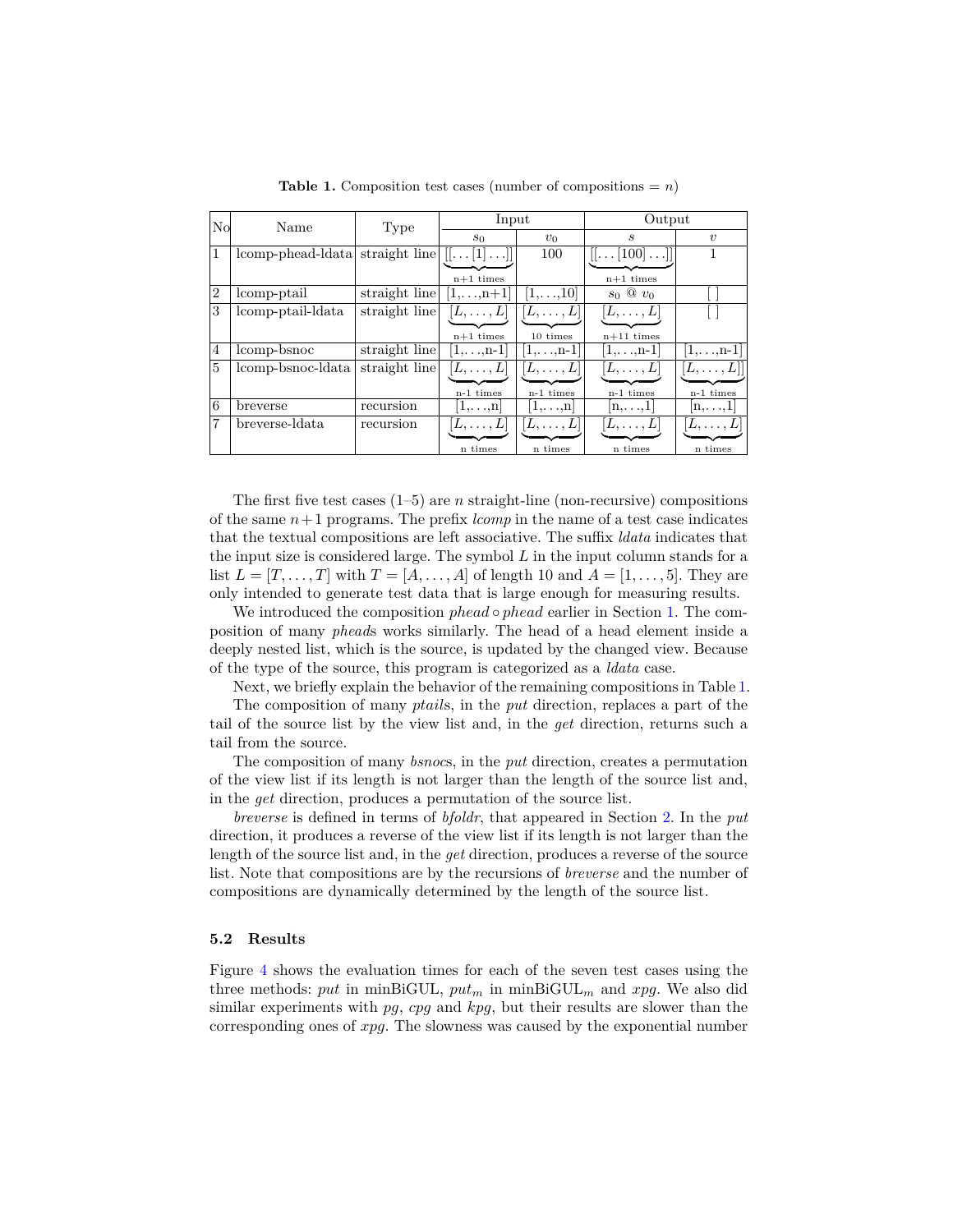

<span id="page-15-0"></span>**Fig. 4.** Evaluation time (secs) against number of compositions

of *pg* calls in the case of *pg*, redundant evaluations (*cpg*), and redundant overhead for constructing closures (*kpg*). Therefore we simply omit these results in Figure [4.](#page-15-0) As we all know, *put* works poorly for left associative compositions because of the number of reevaluated *get*s. The left part of the figure contains tests using not-large inputs, and we see that *put<sup>m</sup>* is the fastest method for them. However if the input size is large enough, in the cases of the right part of the figure, *put<sup>m</sup>* will be slower quickly due to time for manipulating data in the table. At that time, *xpg* is the most effective method.

Note that this result concerns BX programs that use many compositions. If the number of compositions is small, the original *put* without memoization will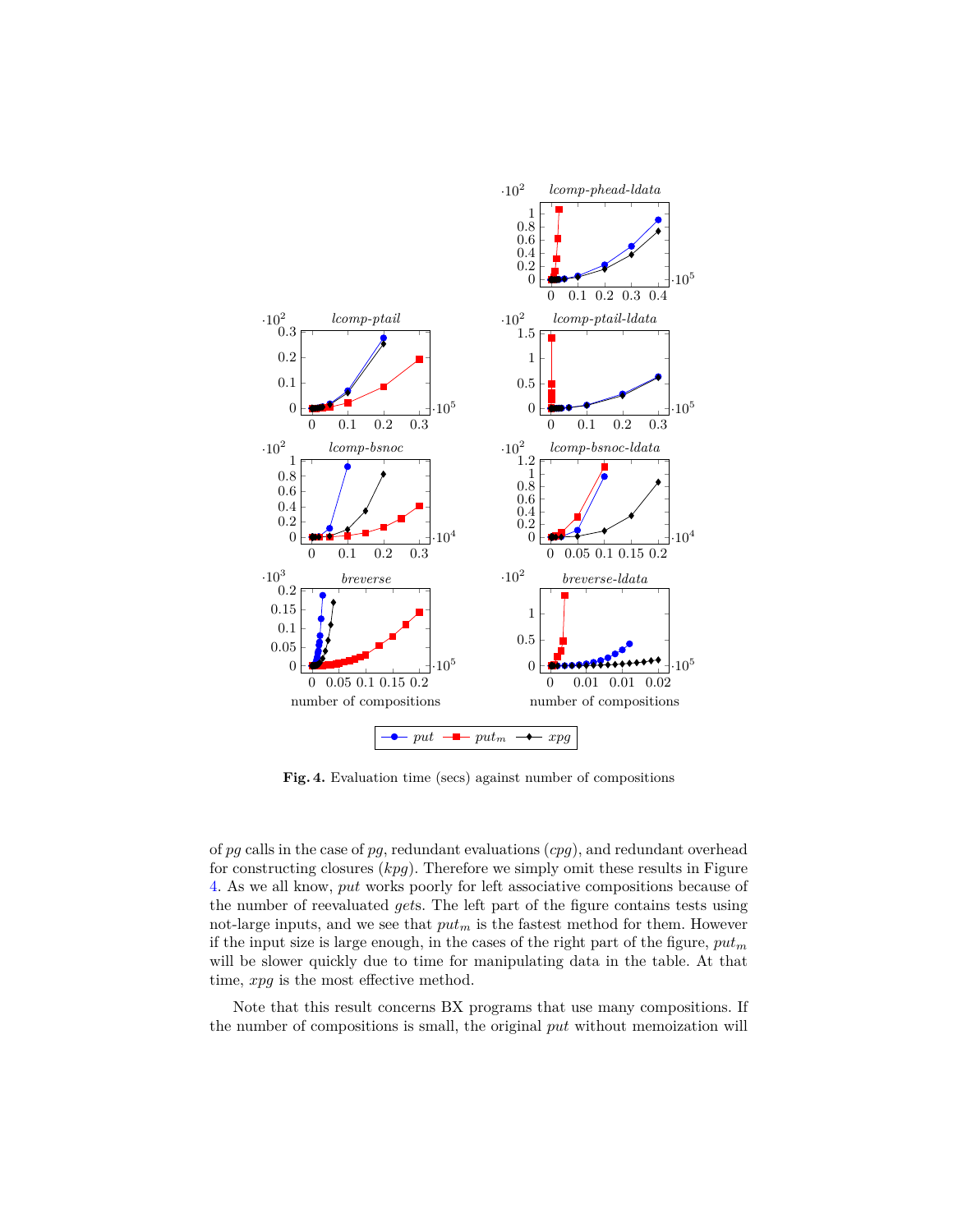be fastest because of the overhead for memoization (*putm*) and the overhead for keeping complements in closures (*xpg*).

# <span id="page-16-0"></span>**6 Related Work**

Since the pioneering work of lens [[5\]](#page-17-4), many BX languages have been proposed [[2,](#page-17-1) [3,](#page-17-2) [6](#page-17-5)[–11](#page-18-2)]. Although much progress has been made on the semantics and correctness of BX programs for the past years, as far as we are aware, little work has been done on optimization of BX programs [[12\]](#page-18-3). Anjorin et. al. introduces the first benchmark<sup>[7](#page-16-2)</sup> for BX languages and compared them  $[13]$  $[13]$ , but a systematic improvement for practical implementation of BX languages is still missing. This paper shows the first attempt of improving efficiency of BX composition evaluation.

The baseline of this work is the BX language BiGUL [\[7](#page-18-0), [14\]](#page-18-1), and we compare BiGUL's method (in Section [2](#page-3-0)) with our methods (in Sections [3](#page-6-0) and [4](#page-7-0)). From experimental results of left associative BX composition programs, we can see that our memoization methods are faster than the original BiGUL's evaluation method. While we focus on BiGUL, our methods are general and should be applicable to other BX languages.

Our work is related to many known optimization methods for unidirectional programs. Memoization [\[15](#page-18-5), [16\]](#page-18-6) is a technique to avoid repeated redundant computation. In our case, we show that two specific memoization methods can be used for bidirectional programs. To deal with inefficiency due to compositions, many fusion methods have been studied [[17\]](#page-18-7) to merge a composition of two (recursive) programs into one. However, under the context of bidirectional programs, we need to consider not only compositions of recursive programs but also compositions inside a recursive program (as we have seen in *bfoldr*). This paper focuses on the composition inside a recursion, where compositions are produced dynamically at runtime. We tackled the problem by using tupling [\[18](#page-18-8)], lazy update and lazy computation [\[19,](#page-18-9) [20](#page-18-10)].

# <span id="page-16-1"></span>**7 Conclusion and Future Work**

In this paper, we focus on efficiency of composition of BX programs. To achieve fast evaluation, we introduce two different methods using memoization. From the experimental results of left associative BX composition programs, we know that *xpg* is fastest method if input size is large and *put<sup>m</sup>* is fastest for other left associative programs. This shows that if programmers choose one method based on their BX programs and inputs, they can use an efficient evaluation method.

We will continue our work on the following four points. First is overcoming our limitation in *xpg*. In *xpg*, there are two limitations: only for very-wellbehaved programs and restriction for *pg* [[*Case*]] in Section [4.1.](#page-7-3) To be a practical

<span id="page-16-2"></span><sup>7</sup> The BX programs in their benchmark are basically BX programs without composition. Because we focus on the BX programs that include many compositions, their benchmark is not applicable for our evaluation.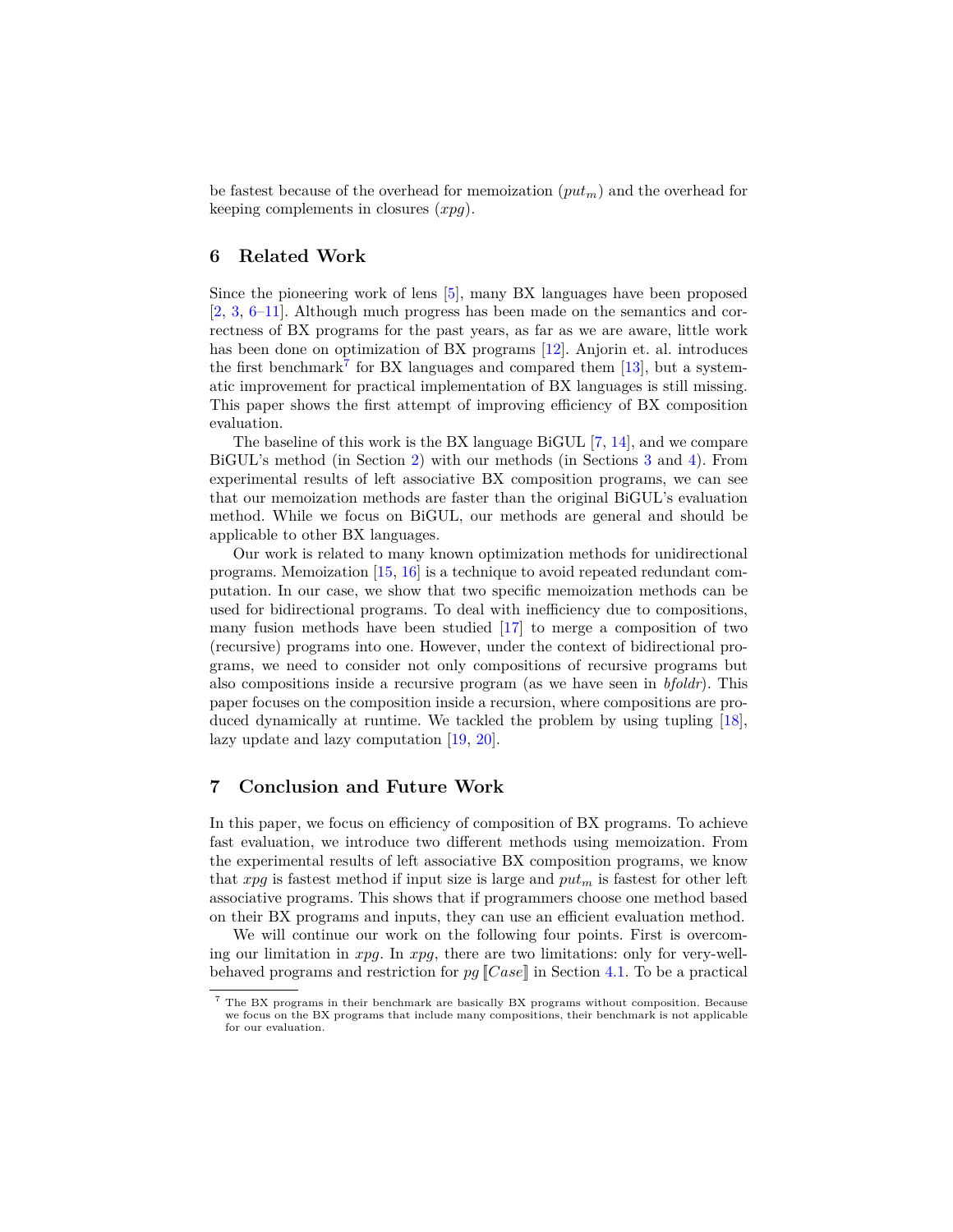evaluation method, an extension of the target language is needed. After extension of the language, we can evaluate more various programs for experimental results. Second is introducing an automatic analysis about BX programs and inputs to choose the best evaluation method. Currently, programmers have to choose the evaluation method by themselves based on their BX programs and inputs. If this analysis is achieved, we can reduce programmers' burden. Third is introducing a type system to our target language, especially the datatype of sources and view. If we introduce this, we can avoid runtime errors like staticallytyped functional languages. For this, we need to investigate more about how to construct dummy values because the current definition used in our experiments will cause type errors. Fourth is using a lazy language. Although we used a strict language OCaml in this paper, if we use a lazy language, we might get laziness for free.

**Acknowledgment** We thank the anonymous reviewers for valuable comments and suggestions. This work has been partially supported by JSPS KAKENHI Grant Number JP17H06099 and ROIS NII Open Collaborative Research 2018.

# **References**

- <span id="page-17-0"></span>1. Bancilhon, F. & Spyratos, N. Update Semantics of Relational Views. *ACM Trans. Database Syst.* **6,** 557–575. issn: 0362-5915 (Dec. 1981).
- <span id="page-17-1"></span>2. Bohannon, A., Pierce, B. C. & Vaughan, J. A. *Relational Lenses: A Language for Updatable Views* in *Principles of Database Systems* (2006), 42– 67.
- <span id="page-17-2"></span>3. Bohannon, A., Foster, J. N., Pierce, B. C., Pilkiewicz, A. & Schmitt, A. *Boomerang: Resourceful Lenses for String Data* in *Proceedings of the 35th Annual ACM SIGPLAN-SIGACT Symposium on Principles of Programming Languages* (ACM, San Francisco, California, USA, 2008), 407–419. isbn: 978-1-59593-689-9.
- <span id="page-17-3"></span>4. Pacheco, H., Hu, Z. & Fischer, S. *Monadic Combinators for "Putback" Style Bidirectional Programming* in *Proceedings of the ACM SIGPLAN 2014 Workshop on Partial Evaluation and Program Manipulation* (ACM, San Diego, California, USA, 2014), 39–50. isbn: 978-1-4503-2619-3.
- <span id="page-17-4"></span>5. Foster, J. N., Greenwald, M. B., Moore, J. T., Pierce, B. C. & Schmitt, A. Combinators for Bidirectional Tree Transformations: A Linguistic Approach to the View-update Problem. *ACM Trans. Program. Lang. Syst.* **29.** issn: 0164-0925 (May 2007).
- <span id="page-17-5"></span>6. Buchmann, T. *BXtend - A Framework for (Bidirectional) Incremental Model Transformations* in *Proceedings of the 6th International Conference on Model-Driven Engineering and Software Development* (SCITEPRESS - Science and Technology Publications, Lda, Funchal, Madeira, Portugal, 2018), 336–345. isbn: 978-989-758-283-7.